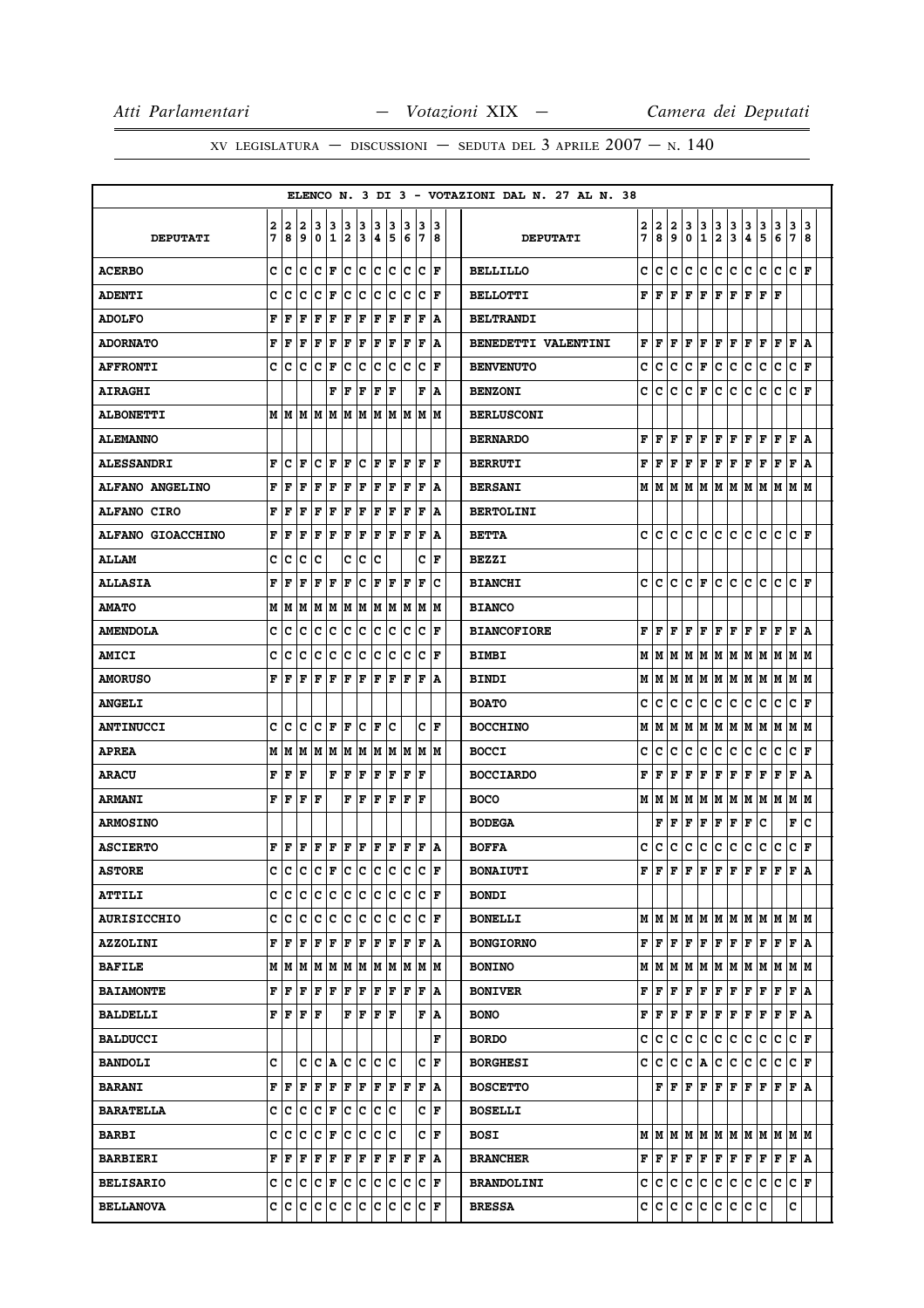|                     |              |     |           |     |                      |    |             |                     |         |             |                                                                                                                                                  |                      |   | ELENCO N. 3 DI 3 - VOTAZIONI DAL N. 27 AL N. 38 |   |                             |     |                          |                                                                           |                |               |     |                                                                                                                                                      |                |                                                                 |     |
|---------------------|--------------|-----|-----------|-----|----------------------|----|-------------|---------------------|---------|-------------|--------------------------------------------------------------------------------------------------------------------------------------------------|----------------------|---|-------------------------------------------------|---|-----------------------------|-----|--------------------------|---------------------------------------------------------------------------|----------------|---------------|-----|------------------------------------------------------------------------------------------------------------------------------------------------------|----------------|-----------------------------------------------------------------|-----|
|                     | 2            | 2   | 2         | з   | 3                    | 3  | з           | з                   | 3       | з           | 3                                                                                                                                                | з                    |   |                                                 | 2 | 2                           | 2   | 3                        | 3                                                                         | 3              |               | 3   |                                                                                                                                                      | 3              | 3                                                               | 3   |
| <b>DEPUTATI</b>     | 7            | 8   | 9         | 0   | 11                   | 2  | 3           | 4                   | 15      | 6           | 17                                                                                                                                               | 8                    |   | <b>DEPUTATI</b>                                 | 7 | 8                           | 9   | 0                        | 1                                                                         | $\overline{2}$ | $\frac{3}{3}$ | 4   | $\frac{3}{5}$                                                                                                                                        | $\overline{6}$ | $\overline{7}$                                                  | 8   |
| <b>BRICOLO</b>      | F            | F   | F         | F   | F                    | F  | c           | F                   | F       | F           | l F                                                                                                                                              | c                    |   | <b>CASTIELLO</b>                                |   |                             |     |                          |                                                                           |                |               |     |                                                                                                                                                      |                |                                                                 |     |
| <b>BRIGANDI'</b>    | F            | F   | F         | F   | l F                  | lF | c           | lF                  | lF      | ΙF          | l F                                                                                                                                              | c                    |   | <b>CATANOSO</b>                                 | F | l F                         | F   | F                        | F                                                                         | F              | F             | F   | l F                                                                                                                                                  | F              | $\mathbf F$                                                     | ١A  |
| <b>BRIGUGLIO</b>    |              |     |           |     |                      |    |             |                     |         |             |                                                                                                                                                  |                      |   | <b>CATONE</b>                                   | М | M                           | M   | М                        | lМ                                                                        | M              | M             | M   | M                                                                                                                                                    | M              | М                                                               | M   |
| <b>BRUGGER</b>      | c            | c   | с         |     | $ C $ $\bf{F}$       | C. | c           |                     | c c     | c.          | lc.                                                                                                                                              | ١F                   |   | CECCACCI RUBINO                                 | F | F                           | F   | F                        |                                                                           | F              | F             | F   | F                                                                                                                                                    | F              | $\mathbf{F}$                                                    | ١A  |
| <b>BRUNO</b>        | F            | F   | F         | F   | $\mathbf F$          | F  | $\mathbf F$ | F                   | F       | F           | F                                                                                                                                                | A                    |   | <b>CECCUZZI</b>                                 | c | C                           | c   | c                        | c                                                                         | $\mathbf{C}$   | c             | c   | c                                                                                                                                                    | c              | $\mathbf c$                                                     | l F |
| <b>BRUSCO</b>       | F            | F   | F         | F   | F                    | F  | F           | F                   | F       | F           | ΙF                                                                                                                                               |                      |   | <b>CENTO</b>                                    | М | M                           | M   | М                        | M                                                                         | M              | M             | M   | M                                                                                                                                                    | M              | M   M                                                           |     |
| <b>BUCCHINO</b>     | c            | с   | с         | с   | F                    | с  | с           | c                   | c       | c           | c                                                                                                                                                | F                    |   | <b>CERONI</b>                                   | F | F                           | F   | F                        | F                                                                         | F              | F             | F   | F                                                                                                                                                    | F              | $\mathbf{F}$                                                    | ١A  |
| <b>BUEMI</b>        | C            | c   | C         | c   | F                    | c  | c           | F                   | c       | c           | c                                                                                                                                                | l F                  |   | <b>CESA</b>                                     | F | l F                         | F   | F                        | F                                                                         | $\mathbf F$    | F             | F   | F                                                                                                                                                    | F              | $\mathbf F$                                                     | ١A  |
| <b>BUFFO</b>        | с            | c   |           | с   | F                    | c  | c           | c                   | c       | Ιc          |                                                                                                                                                  |                      | F | <b>CESARIO</b>                                  | c | lc.                         | c   | c                        | F                                                                         | c              | lc.           | lc. | lc.                                                                                                                                                  | Iс             | lc.                                                             | l F |
| <b>BUGLIO</b>       | c            | c   | c         | c   | F                    | c  | c           | c                   | c       | c           | c                                                                                                                                                | F                    |   | <b>CESARO</b>                                   | F |                             | F   |                          | F                                                                         |                | F             |     | F                                                                                                                                                    |                |                                                                 | A   |
| <b>BUONFIGLIO</b>   |              |     |           |     |                      |    |             |                     |         |             |                                                                                                                                                  |                      |   | <b>CESINI</b>                                   | c | c                           | c   | c                        | c                                                                         | c              | lc.           | c   | c                                                                                                                                                    | c              | c                                                               | ١F  |
| <b>BUONTEMPO</b>    | F            | F   | F         | F   | $\mathbf F$          | F  | $\mathbf F$ | F                   | F       | F           | F                                                                                                                                                | A                    |   | <b>CHIANALE</b>                                 | C | c                           | c   | $\mathbf{C}$             | c                                                                         | $\mathbf C$    | c             | c   | c                                                                                                                                                    | c              | $\mathbf c$                                                     | l F |
| <b>BURCHIELLARO</b> | c            | c   | c         | c   | C                    | c  | ∣c          | c                   | c       | C           | c                                                                                                                                                |                      | c | <b>CHIAROMONTE</b>                              |   |                             |     |                          |                                                                           |                |               |     |                                                                                                                                                      |                |                                                                 |     |
| <b>BURGIO</b>       | c            | с   | c         | c   | F                    | c  | c           | c                   | с       | с           | c                                                                                                                                                | F                    |   | <b>CHICCHI</b>                                  | c | c                           | c   | c                        | lc.                                                                       | c              | lc.           | c   | ١c                                                                                                                                                   |                | c                                                               | ١F  |
| <b>BURTONE</b>      | c            | c   | c         | c   | c                    | c  | ∣c          | c                   | c       | c           | c                                                                                                                                                | F                    |   | CHITI                                           | М | lМ                          | M   | М                        |                                                                           |                |               |     | MMMMMMM                                                                                                                                              |                | M  M                                                            |     |
| <b>CACCIARI</b>     | c            | c   | с         | c   | c                    | c  | c           | lc.                 | c       |             | с                                                                                                                                                | F                    |   | <b>CIALENTE</b>                                 | c | lc.                         | lc. | c                        |                                                                           |                |               |     |                                                                                                                                                      |                |                                                                 | F   |
| <b>CALDAROLA</b>    |              |     |           |     |                      |    |             |                     |         |             |                                                                                                                                                  |                      |   | <b>CICCHITTO</b>                                |   |                             |     |                          |                                                                           |                |               |     |                                                                                                                                                      |                |                                                                 |     |
| <b>CALGARO</b>      | с            | c   | c         | c   | ∣c                   | c  | ∣c          | c                   | c       | c           | lc.                                                                                                                                              | ١F                   |   | CICCIOLI                                        | F | l F                         | F   | F                        | F                                                                         | F              | F             | F   | F                                                                                                                                                    | F              | $\mathbf F$                                                     | ١A  |
| <b>CALIGIURI</b>    | F            | F   | F         | F   |                      | F  | F           | F                   | F       | $\mathbf F$ | F                                                                                                                                                | ١A                   |   | CICU                                            | F | F                           | F   | $\mathbf F$              | F                                                                         | $\mathbf F$    | F             | F   | F                                                                                                                                                    | F              | F                                                               | lc  |
| <b>CAMPA</b>        | F            | F   | F         | F   | F                    | F  | F           | F                   | F       | F           | l F                                                                                                                                              | A                    |   | <b>CIOCCHETTI</b>                               | F | l F                         | F   | F                        | F                                                                         | F              | F             | F   | F                                                                                                                                                    | F              | F                                                               | ١A  |
| <b>CANCRINI</b>     | c            | c   | C         | c   | c                    | c  | c           | c                   | с       | c           | ١c                                                                                                                                               |                      |   | <b>CIOFFI</b>                                   | c | c                           | c   | c                        | c                                                                         | $\mathbf{C}$   | c             | c   | c                                                                                                                                                    | c              | c                                                               | l F |
| <b>CANNAVO'</b>     |              |     |           |     |                      |    |             |                     |         |             |                                                                                                                                                  |                      |   | CIRIELLI                                        | F | l F                         | F   | F                        | ΙF                                                                        | F              | F             | F   | l F                                                                                                                                                  | F              | F                                                               | ١A  |
| <b>CAPARINI</b>     | F            | F   | F         | F   | F                    | F  | c           | F                   | F       | ΙF          | F                                                                                                                                                | c                    |   | CIRINO POMICINO                                 |   |                             |     |                          |                                                                           |                |               |     |                                                                                                                                                      |                |                                                                 |     |
| <b>CAPEZZONE</b>    |              | м∣м |           | M M | lм                   | M  |             | M M                 | lМ      | lМ          | lМ                                                                                                                                               | lМ                   |   | <b>CODURELLI</b>                                | c | c                           | c   | c                        | c                                                                         | c              | lc.           | c   | lc.                                                                                                                                                  | с              | c                                                               | F   |
| CAPITANIO SANTOLINI |              |     |           |     |                      |    |             |                     |         |             |                                                                                                                                                  |                      |   | <b>COGODI</b>                                   | c | c                           | c   | c                        | F                                                                         | c              | c             | c   | c                                                                                                                                                    |                | c                                                               | F   |
| <b>CAPODICASA</b>   |              |     |           |     |                      |    |             |                     |         |             | м м м м м м м м м м м                                                                                                                            |                      |   | <b>COLASIO</b>                                  | Ć | c                           | c   | c                        | F                                                                         | c              | c             | c   | lc.                                                                                                                                                  | c              | $\mathbf c$                                                     | l F |
| <b>CAPOTOSTI</b>    |              |     |           |     |                      |    |             |                     |         |             | C  C  C  C  F  C  C  C  C  C  C  F                                                                                                               |                      |   | <b>COLUCCI</b>                                  |   |                             |     |                          |                                                                           |                |               |     |                                                                                                                                                      |                | $M$   $M$   $M$   $M$   $M$   $M$   $M$   $M$   $M$   $M$   $M$ |     |
| <b>CARBONELLA</b>   |              |     |           |     |                      |    |             |                     |         |             | c c c c c c c c c c c c F                                                                                                                        |                      |   | <b>COMPAGNON</b>                                |   | ${\bf F} \parallel {\bf F}$ |     |                          |                                                                           |                |               |     | $\boxed{\mathbf{F} \mid \mathbf{F} \mid \mathbf{F} \mid \mathbf{F} \mid \mathbf{F} \mid \mathbf{F} \mid \mathbf{F} \mid \mathbf{F} \mid \mathbf{F}}$ |                | F A                                                             |     |
| <b>CARDANO</b>      |              |     | c c c     |     | $ {\bf C}  {\bf F} $ |    |             |                     | C C C C | IC.         |                                                                                                                                                  | $ {\bf C}  {\bf F} $ |   | <b>CONSOLO</b>                                  |   | FF                          | lF. | lF.                      | F                                                                         | F              | lF.           | lF. | lF.                                                                                                                                                  |                | FIA                                                             |     |
| <b>CARDINALE</b>    |              |     | C C C F   |     |                      |    |             |                     |         |             | C C C C C F                                                                                                                                      |                      |   | <b>CONTE GIANFRANCO</b>                         |   |                             |     |                          |                                                                           |                |               |     |                                                                                                                                                      |                |                                                                 |     |
| <b>CARFAGNA</b>     | F            | lF  | F         | F   | F                    | F  | F           | F                   | F       | F           | lF.                                                                                                                                              | ١A                   |   | <b>CONTE GIORGIO</b>                            | F | lF.                         |     | $\mathbf{F} \mathbf{F} $ | F F F F                                                                   |                |               |     | F F                                                                                                                                                  |                | F   A                                                           |     |
| <b>CARLUCCI</b>     | F            | F   | F         | F   | F                    | F  | $ {\bf F}$  | $ {\bf F}  {\bf F}$ |         | F           | F                                                                                                                                                | ١A                   |   | <b>CONTENTO</b>                                 |   |                             |     |                          |                                                                           |                |               |     | ${\bf F}$ $\bf F$ $\bf F$ $\bf F$ $\bf F$ $\bf F$ $\bf F$ $\bf F$ $\bf F$ $\bf F$                                                                    |                | F A                                                             |     |
| <b>CARRA</b>        |              |     | C C C C F |     |                      |    |             |                     |         |             | C C C C C F                                                                                                                                      |                      |   | CONTI GIULIO                                    |   |                             |     |                          |                                                                           |                |               |     |                                                                                                                                                      |                |                                                                 |     |
| <b>CARTA</b>        |              |     | C C C F   |     |                      |    |             |                     |         |             |                                                                                                                                                  |                      |   | CONTI RICCARDO                                  |   | FIF                         |     | F F                      | F                                                                         | F              | F F           |     | F F                                                                                                                                                  |                | F   A                                                           |     |
| <b>CARUSO</b>       |              |     |           |     |                      |    |             |                     |         |             | C  C  C  C  C  C  C  C  C  C  C  F                                                                                                               |                      |   | <b>CORDONI</b>                                  |   | c c c                       |     |                          | F                                                                         | c              | c c           |     | C                                                                                                                                                    | c              | $ {\bf C}  {\bf F} $                                            |     |
| <b>CASERO</b>       | $\mathbf{F}$ | ١F  | F         | lF. | F                    | F  | F           | F                   | F       | lF.         | lF.                                                                                                                                              | ١A                   |   | COSENTINO LIONELLO                              | c | IC.                         | lC. | lC.                      | IC.                                                                       | с              | lc.           | IC. | c  c                                                                                                                                                 |                | $ {\bf C}  {\bf F} $                                            |     |
| <b>CASINI</b>       |              |     |           |     |                      |    |             |                     |         |             | $M$   $M$   $M$   $M$   $M$   $M$   $M$   $M$   $M$   $M$   $M$                                                                                  |                      |   | COSENTINO NICOLA                                |   | F                           |     | F                        |                                                                           | F              |               | F   |                                                                                                                                                      |                | F                                                               |     |
| <b>CASSOLA</b>      | c            | IC. | lC.       |     | $ {\tt C}  {\tt F} $ | C. | C           |                     | c c     | c           | IC.                                                                                                                                              | ١F                   |   | <b>COSENZA</b>                                  | F | lF.                         | F   | F                        | F                                                                         | F              | lF.           | F   | F                                                                                                                                                    | ١F             | F A                                                             |     |
| <b>CASTAGNETTI</b>  |              |     |           |     |                      |    |             |                     |         |             | T T T T T T T T T T T T T                                                                                                                        |                      |   | <b>COSSIGA</b>                                  |   | F F F F                     |     |                          | F F                                                                       |                | F F           |     | F                                                                                                                                                    | c              | F   A                                                           |     |
| <b>CASTELLANI</b>   |              |     |           |     |                      |    |             |                     |         |             | ${\bf F}\, \, {\bf F}\, \, {\bf F}\, \, {\bf F}\, \, {\bf F}\, \, {\bf F}\, \, {\bf F}\, \, {\bf F}\, \, {\bf F}\, \, {\bf F}\, \, {\bf F}\, \,$ |                      |   | <b>COSTA</b>                                    |   |                             |     |                          | ${\bf F}$ $\bf [F]$ $\bf F$ $\bf [F]$ $\bf F$ $\bf [F]$ $\bf F$ $\bf [F]$ |                |               |     |                                                                                                                                                      |                | F F A                                                           |     |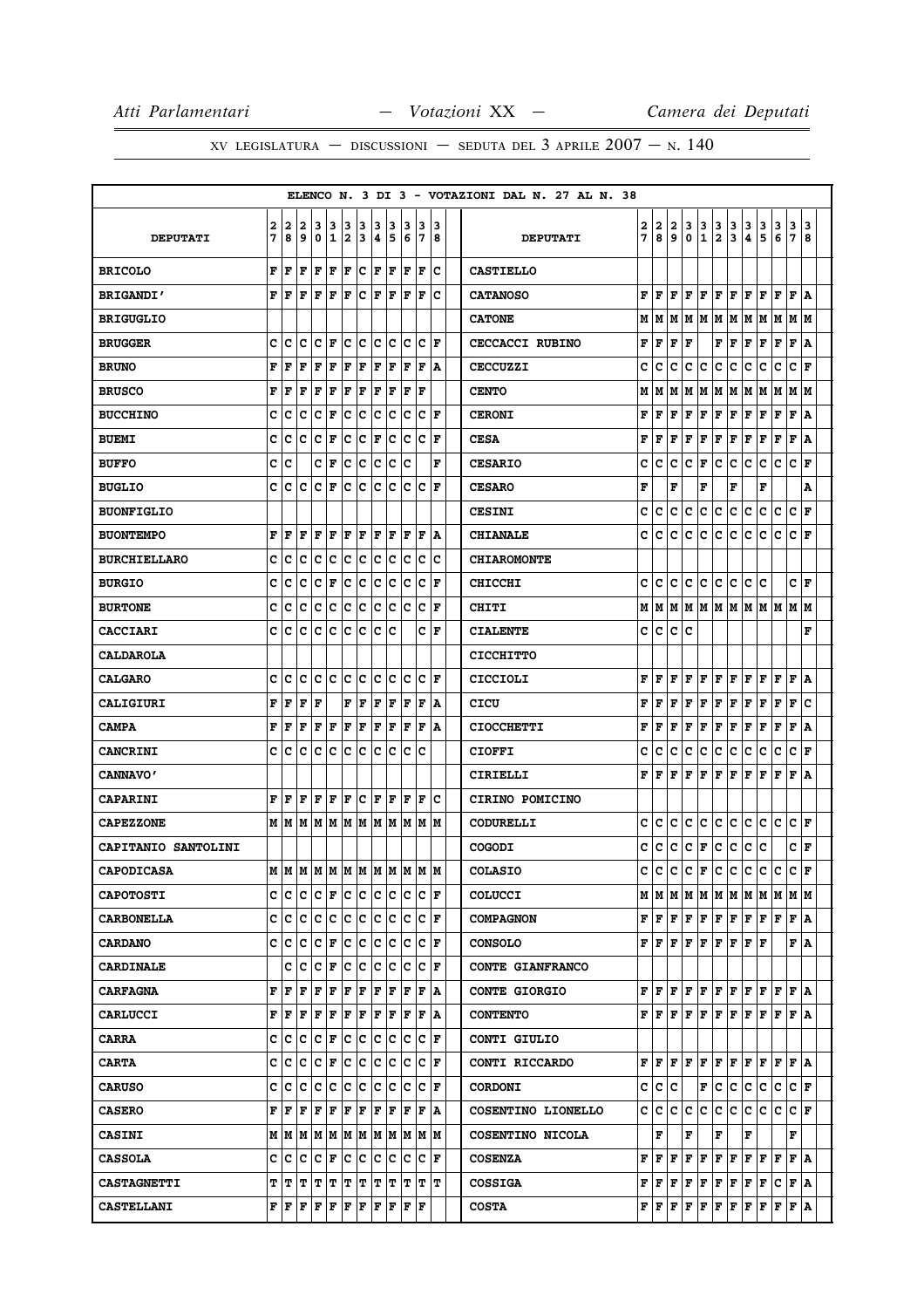|                     |   |       |                                                                 |                      |              |     |     |     |     |    |                                                                |     |  | ELENCO N. 3 DI 3 - VOTAZIONI DAL N. 27 AL N. 38 |   |      |     |              |                    |                         |           |     |               |     |                        |     |
|---------------------|---|-------|-----------------------------------------------------------------|----------------------|--------------|-----|-----|-----|-----|----|----------------------------------------------------------------|-----|--|-------------------------------------------------|---|------|-----|--------------|--------------------|-------------------------|-----------|-----|---------------|-----|------------------------|-----|
|                     | 2 | 2     | 2                                                               | 3                    | 3            | 3   | 3   | 3   | 3   | 3  | 13                                                             | 3   |  |                                                 | 2 | 2    | 2   | 3            | 3                  | 3                       | 3         | 3   | 3             | 3   | 3                      | 13  |
| <b>DEPUTATI</b>     | 7 | 8     | 9                                                               | 0                    | $\mathbf{1}$ | 2   | 3   | 4   | 5   | 6  | 17                                                             | 8   |  | <b>DEPUTATI</b>                                 | 7 | 8    | 9   | 0            | 1                  | $\overline{\mathbf{2}}$ | 3         | 4   | 5             | 6   | 7                      | 8   |
| <b>COSTANTINI</b>   | c | с     | c                                                               | C F                  |              | c.  | ∣c  |     | c c |    | c c                                                            | l F |  | DI CAGNO ABBRESCIA                              | F | F    | F   | F            | F                  | F                       | F         | F   | F             | F   | $\mathbf F$            | ١A  |
| <b>COTA</b>         |   | F     | ١F                                                              | F                    | F            | F   | lc. | F   | lF  | ΙF | ١F                                                             | Ιc  |  | DI CENTA                                        | F | F    | F   | l F          | F                  | F                       | F         | F   | F             | l F | F                      | ١A  |
| <b>CRAPOLICCHIO</b> |   |       |                                                                 |                      |              |     |     |     |     |    |                                                                |     |  | <b>DI GIOIA</b>                                 |   |      |     |              |                    |                         |           |     |               |     |                        |     |
| <b>CRAXI</b>        | F | F     | F                                                               | F                    | F            | F   | F   | F   | F   | F  | F                                                              | ۱A  |  | DI GIROLAMO                                     | c | lc.  | с   | c            | F                  | c                       | lc.       | lc. | lc.           | с   | C F                    |     |
| <b>CREMA</b>        | с | с     | c                                                               | с                    | c            | c   | c   | F   | c   | c  | c                                                              | F   |  | <b>DILIBERTO</b>                                | c | c    | c   | c            |                    | с                       | c         | c   | c             |     | c                      | F   |
| <b>CRIMI</b>        | F | l F   | l F                                                             | F                    | F            | l F | F   | l F | F   | ١F |                                                                | Α   |  | <b>DIOGUARDI</b>                                | c | c    | c   | $\mathbf{C}$ | F                  | $\mathbf C$             | c         | c   | c             |     | c                      | l F |
| <b>CRISAFULLI</b>   |   |       |                                                                 |                      |              |     |     |     |     |    |                                                                |     |  | <b>DIONISI</b>                                  | F | F    | F   | F            | F                  | $\mathbf F$             | F         | F   | F             | F   | $\mathbf F$            | ١A  |
| <b>CRISCI</b>       | c | c     | c                                                               | C F                  |              | c   | c   | c   | с   | с  | c                                                              | l F |  | <b>DI PIETRO</b>                                | М | M    | M   | M            | M                  | M                       |           |     | M   M   M   M |     | M   M                  |     |
| <b>CROSETTO</b>     | F | F     | F                                                               | F                    | F            | F   | F   | F   | F   | F  | F                                                              |     |  | D'IPPOLITO VITALE                               | F | F    | F   | F            | F                  | $\mathbf F$             | F         | F   | ΙF            |     | F                      | ١A  |
| <b>CUPERLO</b>      | c | c     | c                                                               | c                    | $\mathbf C$  | c   | c   | c   | c   | c  | c                                                              | ΙF  |  | DI SALVO                                        | c | c    | c   | c            | A                  | с                       | lc.       | c   | c             | c   | c                      | F   |
| D'AGRO'             |   |       |                                                                 |                      |              |     |     |     |     |    |                                                                |     |  | DI VIRGILIO                                     | F | F    | F   | F            | F                  | F                       | F         | F   | F             | F   |                        | A   |
| <b>D'ALEMA</b>      | М | lМ    | M                                                               | M                    | M            | lм  | lМ  | lм  | lм  | lМ | lм                                                             | lМ  |  | <b>DONADI</b>                                   | c | c    | c   | c            | A                  | c                       | c         | c   | c             | c   | c                      | F   |
| <b>D'ALIA</b>       | F | F     | F                                                               | F                    | F            | F   | F   | F   | F   | ΙF | F                                                              | ۱A  |  | <b>DOZZO</b>                                    |   | F    | F   | l F          | F                  | F                       | F         | l F |               | F   | $\mathbf F$            | ١c  |
| <b>D'AMBROSIO</b>   | c | с     | c                                                               | c                    | с            | c   | с   | c   | c   |    | c                                                              | F   |  | <b>DRAGO</b>                                    |   |      |     |              |                    |                         |           |     |               |     |                        |     |
| <b>DAMIANO</b>      | М | M     | M                                                               | MM                   |              |     | M M |     | M M | lм | lм                                                             | lМ  |  | DUILIO                                          | М | lМ   |     |              |                    |                         |           |     | MMMMMMMMM     |     | M   M                  |     |
| <b>D'ANTONA</b>     | c | c     | c                                                               | c                    | F            | c   | ∣c  | c   | c   | c  | c                                                              | l F |  | <b>D'ULIZIA</b>                                 | c | c    | c   | $\mathbf c$  | c                  | c                       | lc.       | c   | c             | c   | c                      | ١F  |
| <b>D'ANTONI</b>     | М | lМ    | lМ                                                              | M                    | M            | M   | M   | IМ  | M   | lм | M                                                              | lМ  |  | <b>DURANTI</b>                                  | c | c    | c   | c            | F                  | c                       | c         | c   | c             | c   | c                      | l F |
| <b>DATO</b>         | с | c     | с                                                               | c                    | F            | c   | ∣c  | c   | ∣c  | c  | Iс                                                             | F   |  | <b>DUSSIN</b>                                   | Α | F    | F   | F            | F                  | F                       | IС        | F   | F             | c   | A                      | ١c  |
| <b>DE ANGELIS</b>   | C | с     | с                                                               | c                    | c            | c   | c   | c   | c   |    | c                                                              | F   |  | <b>EVANGELISTI</b>                              | c | c    | c   | $\mathbf c$  | A                  | $\mathbf{C}$            | c         | c   | c             | c   | c                      | l F |
| DE BIASI            | c | c     | c                                                               | c                    | c            | c   | ∣c  | c   | c   | c  | c                                                              | l F |  | <b>FABBRI</b>                                   | F | F    | F   | F            | F                  | F                       | F         | F   | F             | F   | $\mathbf F$            | ١A  |
| DE BRASI            | c | с     | c                                                               | c                    | F            | c   | c   | с   | c   | c  | c                                                              | F   |  | <b>FABRIS</b>                                   | М | M    | M   | M            |                    |                         |           |     |               |     | M  M  M  M  M  M  M  M |     |
| DE CASTRO           | М | lМ    | M                                                               | M                    | lм           |     | M M |     | M M | M  | lм                                                             | lМ  |  | <b>FADDA</b>                                    | c | Iс   | c   | c            | c                  | c                       | lc.       | c   | c             | с   | c                      | l F |
| DE CORATO           | F | F     | F                                                               | F                    | F            | F   | F   | l F | F   | F  | F                                                              | ١A  |  | <b>FALLICA</b>                                  | F | F    | F   | F            | F                  | $\mathbf F$             | F         | F   | F             | F   | $\mathbf F$            | A   |
| DE CRISTOFARO       | c |       | c                                                               | c                    | F            | c   | с   | с   | с   | c  | c                                                              | ΙF  |  | <b>FALOMI</b>                                   | c | c    | c   | c            | F                  | c                       | lc.       | c   | c             |     | c                      | F   |
| <b>DEIANA</b>       | c | с     | с                                                               | c                    | F            | c   | ∣c  | c   | c   |    | c                                                              |     |  | <b>FARINA DANIELE</b>                           | с | c    | c   | C            | F                  | c                       | c         | c   | c             | c   | c                      | F   |
| DE LAURENTIIS       | F | F     | F                                                               | F                    | F            | F   | F   | F   | lF  | ΙF | F                                                              | ١A  |  | <b>FARINA GIANNI</b>                            | C | C    | c   | $\mathbf c$  | A                  | $\mathbf{C}$            | c         | c   | c             | c   | c                      | l F |
| <b>DELBONO</b>      |   |       | c c c                                                           | $ {\bf C}  {\bf F} $ |              |     | c c |     |     |    | C C C F                                                        |     |  | <b>FARINONE</b>                                 |   | c  c | lc. | lc.          | c c                |                         | c c       |     | lc.           | lc. | IC IF                  |     |
| DEL BUE             |   |       | ${\bf F} \parallel {\bf F} \parallel {\bf F}$                   | F F                  |              | F F |     |     |     |    | F F F F A                                                      |     |  | <b>FASCIANI</b>                                 |   | c  c |     |              |                    |                         |           |     |               |     | C C C C C C C C F      |     |
| <b>DELFINO</b>      | F | ١F    | F                                                               | F                    | F            | F   | F   | F   | F   | F  | l F                                                            | ١A  |  | <b>FASOLINO</b>                                 |   | FIF  | lF. | F            | F                  | F                       | F F       |     | ١F            | lF. | F   A                  |     |
| <b>D'ELIA</b>       |   |       | $M$   $M$   $M$   $M$   $M$   $M$   $M$   $M$   $M$   $M$   $M$ |                      |              |     |     |     |     |    |                                                                |     |  | <b>FASSINO</b>                                  |   |      |     |              |                    |                         |           |     |               |     |                        |     |
| DELLA VEDOVA        |   | FF    | F                                                               | F                    | F            | F   | F   | F   | F A |    | F                                                              | ١A  |  | FAVA                                            | F | lF.  | ΙA  | lF.          |                    |                         | C F A A F |     |               | lF. | IF IC                  |     |
| <b>DELL'ELCE</b>    |   |       |                                                                 |                      |              |     |     |     |     |    |                                                                |     |  | <b>FEDELE</b>                                   | F | F    | F F |              | F F                |                         | F F F     |     |               |     | F A                    |     |
| DEL MESE            |   |       |                                                                 |                      |              |     |     |     |     |    |                                                                |     |  | FEDI                                            | c | IC.  | c   | c            | $ {\bf A} {\bf C}$ |                         | c         | ∣c  | lc.           | c   | $ {\bf C}  {\bf F} $   |     |
| <b>D'ELPIDIO</b>    |   |       | c c c c c c c c c c c c r                                       |                      |              |     |     |     |     |    |                                                                |     |  | <b>FERRARA</b>                                  | c | lc.  | lc. | lc.          | c                  | c                       | lc.       | lc. | lc            |     | C F                    |     |
| DE LUCA FRANCESCO   |   | F F F |                                                                 | F F                  |              | F F |     | F F |     |    | F F A                                                          |     |  | <b>FERRARI</b>                                  | c | lc.  | Iс  | c            | F                  | c                       | c         | c   | lc.           | Ιc  | C F                    |     |
| DE LUCA VINCENZO    |   |       |                                                                 |                      |              |     |     |     |     |    |                                                                |     |  | <b>FERRIGNO</b>                                 | F | F    | F   | Г            | F                  | F                       | F         | F   | F             | F   | F                      |     |
| <b>DE MITA</b>      |   |       | C C C F C C C C                                                 |                      |              |     |     |     |     |    |                                                                | C F |  | <b>FIANO</b>                                    | c |      |     |              |                    |                         |           |     |               |     | C C C C C C C C C F    |     |
| DE PICCOLI          |   |       | M   M   M   M   M   M   M   M   M                               |                      |              |     |     |     |     |    | IM IM                                                          |     |  | <b>FILIPPESCHI</b>                              | c | lc.  | с   | c            | IС                 | c                       | IC.       | c   | lc.           | с   | C F                    |     |
| DE SIMONE           |   |       |                                                                 |                      |              |     |     |     |     |    |                                                                |     |  | <b>FILIPPI</b>                                  |   |      |     |              |                    |                         |           |     |               |     |                        |     |
| DE ZULUETA          |   |       | C C C C                                                         |                      |              |     |     |     |     |    | $ {\tt C}\, {\tt C}\, {\tt C}\, {\tt C}\, {\tt C}\, {\tt F}\,$ |     |  | FILIPPONIO TATARELLA                            |   |      |     |              |                    |                         |           |     |               |     |                        |     |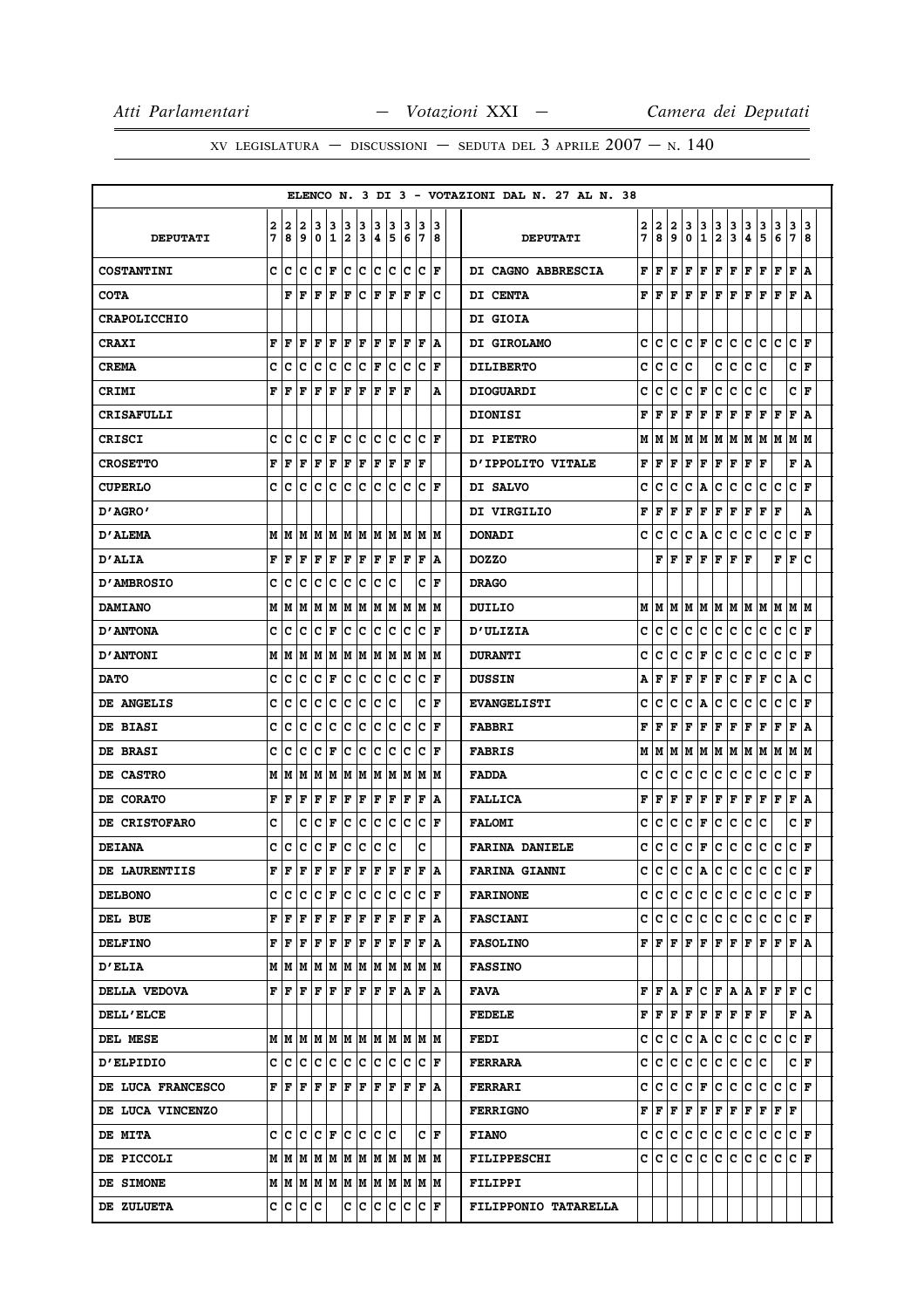|                             |     |       |    |                                                                       |     |       |           |                   |                |     |                                                                                                           |                      |    | ELENCO N. 3 DI 3 - VOTAZIONI DAL N. 27 AL N. 38 |   |                                                        |             |             |               |               |                                   |               |                             |               |                         |     |
|-----------------------------|-----|-------|----|-----------------------------------------------------------------------|-----|-------|-----------|-------------------|----------------|-----|-----------------------------------------------------------------------------------------------------------|----------------------|----|-------------------------------------------------|---|--------------------------------------------------------|-------------|-------------|---------------|---------------|-----------------------------------|---------------|-----------------------------|---------------|-------------------------|-----|
|                             | 2   | 2     | 2  | 3                                                                     | 3   | 3     | 3         | 13                | 13             | 3   | 13                                                                                                        | 13                   |    |                                                 | 2 | 2                                                      | 2           | 3           |               |               |                                   |               |                             |               |                         | 3   |
| <b>DEPUTATI</b>             | 7   | 8     | 9  | 0                                                                     |     | 1/2/3 |           | 4 5               |                | 6   | 17                                                                                                        | 18                   |    | <b>DEPUTATI</b>                                 | 7 | 8                                                      | 9           | 0           | $\frac{3}{1}$ | $\frac{3}{2}$ | $\frac{3}{3}$                     | $\frac{3}{4}$ | $\frac{3}{5}$               | $\frac{3}{6}$ | $\frac{3}{7}$           | 8   |
| <b>FINCATO</b>              | c l | c     |    |                                                                       |     |       |           |                   |                |     | c le le le le le le le le F                                                                               |                      |    | <b>GAROFANI</b>                                 | c | c                                                      | c           | c           | c             | c             | c                                 | c             | c                           | c             | c                       | F   |
| FINI GIANFRANCO             |     |       |    |                                                                       |     |       |           |                   |                |     |                                                                                                           |                      |    | <b>GASPARRI</b>                                 | F | F                                                      | F           | F           | F             | F             | F                                 | F             | F                           | F             | F                       | ١A  |
| <b>FINI GIUSEPPE</b>        | F   | F     | F  | F                                                                     | ΙF  | F     |           | C A F             |                | lF. | lF.                                                                                                       | ١A                   |    | <b>GELMINI</b>                                  | F | F                                                      | F           | F           | F             | F             | F                                 | F             | F                           | F             | F                       | A   |
| <b>FIORIO</b>               | c   | c     | c  | c                                                                     | F   |       | c c       | c c               |                | lc. | $ C $ F                                                                                                   |                      |    | <b>GENTILI</b>                                  | c | c                                                      | c           | c           | c             | с             | с                                 | с             | с                           | с             | c                       | F   |
| <b>FIORONI</b>              | М   | М     | м  |                                                                       |     |       |           |                   |                |     | IM IM IM IM IM IM IM IM                                                                                   |                      |    | <b>GENTILONI SILVERI</b>                        | М | М                                                      | М           | м           | М             | м             | lм                                | м             | M                           | М             | M   M                   |     |
| <b>FISTAROL</b>             | c   | с     | с  | c                                                                     | c   |       |           |                   |                |     | C C C C A C                                                                                               | ١F                   |    | <b>GERMANA'</b>                                 |   |                                                        |             |             |               |               |                                   |               |                             |               |                         |     |
| <b>FITTO</b>                |     | F     | F  | F                                                                     | ΙF  | lF    | ΙF        | F                 | ١F             | ١F  | lF                                                                                                        |                      | ١A | <b>GERMONTANI</b>                               | F | F                                                      | F           | F           | F             | F             | F                                 | F             | F                           | F             | $\mathbf F$             | A   |
| <b>FLORESTA</b>             |     |       |    |                                                                       |     |       |           |                   |                |     |                                                                                                           |                      |    | <b>GHIZZONI</b>                                 | C | с                                                      | c           | с           | F             | с             | с                                 | c             | с                           | c             | c                       | F   |
| <b>FLUVI</b>                | c   | c     |    | c Ic                                                                  | lc. |       | c c       |                   |                |     | C C C F                                                                                                   |                      |    | <b>GIACHETTI</b>                                | C | с                                                      | c           | c           | c             | c             | c                                 | c             | c                           | c             | c                       | l F |
| FOGLIARDI                   | c   | c     | c  |                                                                       | F   | Iс    | lC.       | lC.               | Ιc             |     | c                                                                                                         | ١F                   |    | <b>GIACOMELLI</b>                               | c | c                                                      |             |             |               |               |                                   |               |                             |               | C F                     |     |
| <b>FOLENA</b>               |     | M   M |    |                                                                       |     |       |           |                   |                |     | M  M  M  M  M  M  M  M  M  M                                                                              |                      |    | <b>GIACOMONI</b>                                | F | F                                                      | F           | F           | F             |               | F F                               |               | F F                         | F             | F   A                   |     |
| <b>FONTANA CINZIA MARIA</b> | c   | c     | c  | c                                                                     | c   | c     | c         | lc.               | Ιc             | Ιc  | Ιc                                                                                                        | l F                  |    | <b>GIBELLI</b>                                  | F | F                                                      | F           | F           | F             | F             | c                                 | F             | F                           | F             | F                       | c   |
| FONTANA GREGORIO            | F   | l F   | F  | F                                                                     | F   | F     | F         | F                 | ١F             | Ιc  | ١F                                                                                                        | ١A                   |    | <b>GIORDANO</b>                                 |   |                                                        |             |             |               |               |                                   |               |                             |               |                         |     |
| <b>FORGIONE</b>             | М   | M     | М  |                                                                       |     |       |           |                   |                |     | M  M  M  M  M  M  M  M  M                                                                                 |                      |    | GIORGETTI ALBERTO                               | F | F                                                      | F           | F           | F             | F             | F                                 | F             | F                           | F             | F                       | A   |
| <b>FORLANI</b>              | F   | F     | F  | F                                                                     | F   | l F   | l F       | IF IF             |                | ١F  | ١F                                                                                                        | ١A                   |    | GIORGETTI GIANCARLO                             | F | F                                                      | F           | F           | F             | F             | F                                 | F             | F                           |               | F                       | c   |
| <b>FORMISANO</b>            |     |       |    |                                                                       |     |       |           |                   |                |     |                                                                                                           |                      | А  | GIOVANARDI                                      | м | M                                                      | M           | M           |               |               |                                   |               | M  M  M  M  M  M  M  M      |               |                         |     |
| <b>FOTI</b>                 |     |       |    |                                                                       |     |       |           |                   |                |     |                                                                                                           |                      |    | <b>GIOVANELLI</b>                               | c | c                                                      | c           | c           | с             | c             | с                                 | c             | c                           |               | C∣F                     |     |
| <b>FRANCESCATO</b>          | c   | с     | c  | Ιc                                                                    |     |       | c  c      | c c               |                |     |                                                                                                           | C F                  |    | GIRO                                            | F | F                                                      | F           | F           | F             | F             | F                                 | F             | F                           | F             | F   A                   |     |
| <b>FRANCESCHINI</b>         | c   | c     | c  | c                                                                     | F   | lc.   | ∣c        | c                 | c              | lc  | Ιc                                                                                                        | ΙF                   |    | <b>GIUDICE</b>                                  | F | F                                                      | F           | F           | F             | F             | F                                 | F             | F                           | F             | F                       |     |
| <b>FRANCI</b>               | c   | c     | c  | c                                                                     | c   | lc.   | lc.       |                   | c c            |     | $ c c _F$                                                                                                 |                      |    | <b>GIUDITTA</b>                                 | c | c                                                      | c           | c           | А             | c             | c                                 | c             | c                           | с             | C F                     |     |
| <b>FRANZOSO</b>             | F   | F     | F  | F                                                                     | F   | F     | F         | F                 | ١F             |     | F                                                                                                         | ١A                   |    | GIULIETTI                                       | c | c                                                      | c           | с           | c             | c             | c                                 | c             | c                           | c             | c                       | F   |
| <b>FRASSINETTI</b>          | F   | F     | F  | F                                                                     | F   | F     | F         | F                 | ΙF             | ΙF  | ١F                                                                                                        |                      |    | GOISIS                                          | F | F                                                      | F           | F           | F             | F             | c                                 | F             | F                           | F             | F                       | c   |
| <b>FRATTA PASINI</b>        | F   | F     | F  | F                                                                     | F   | F     | F         | F                 | F              | F   | F  A                                                                                                      |                      |    | GOZI                                            | c | c                                                      | с           | c           | с             | с             | c                                 | c             | c                           |               | C F                     |     |
| <b>FRIAS</b>                | c   | c     | c  | c                                                                     | F   | c     | lc.       | lc.               | Iс             | lc  | Ιc                                                                                                        | ١F                   |    | <b>GRASSI</b>                                   | c | c                                                      | c           | c           | с             | с             | c                                 | c             | c                           | с             | c                       | F   |
| <b>FRIGATO</b>              | c   | c     | с  | с                                                                     | c   | lc.   | c         | c c               |                | ∣c  |                                                                                                           | $ {\bf C}  {\bf F} $ |    | <b>GRECO</b>                                    | F | F                                                      | А           | F           | F             | F             | F                                 | F             | F                           | F             | F                       |     |
| <b>FRONER</b>               | c   | c     | c  | c                                                                     |     |       | c c c c c |                   |                | c   | lc                                                                                                        | l F                  |    | <b>GRILLINI</b>                                 | c | C                                                      | c           | $\mathbf c$ | c             | $\mathbf c$   | c                                 | c             | C                           |               | c                       | F   |
| <b>FUGATTI</b>              |     |       |    |                                                                       |     |       |           |                   |                |     | ${\bf F}$ $\bf [F]$ $\bf [F]$ $\bf [F]$ $\bf [C]$ $\bf [F]$ $\bf [F]$ $\bf [C]$                           |                      |    | GRIMALDI                                        |   | FIF                                                    | F           | F           |               | F F           |                                   |               | $CL$ $F$ $F$                |               |                         | A   |
| <b>FUMAGALLI</b>            |     |       |    | C C C F C C C C C                                                     |     |       |           |                   |                |     |                                                                                                           | C F                  |    | <b>GRIMOLDI</b>                                 |   | F F F                                                  |             |             | F F           | F             |                                   |               | C F F                       |               | F F C                   |     |
| <b>FUNDARO'</b>             |     | c Ic  | c  | c                                                                     | с   |       |           |                   | le le le le le |     | lc                                                                                                        |                      |    | <b>GUADAGNO</b>                                 |   |                                                        |             |             |               |               |                                   |               |                             |               |                         |     |
| <b>GALANTE</b>              |     |       |    |                                                                       |     |       |           |                   |                |     | $M$   $M$   $M$   $M$   $M$   $M$   $M$   $M$   $M$   $M$   $M$                                           |                      |    | <b>HOLZMANN</b>                                 |   | FF                                                     | F           |             | F F           |               |                                   |               | $F$ $F$ $F$ $F$ $F$ $F$ $A$ |               |                         |     |
| <b>GALATI</b>               |     |       |    |                                                                       |     |       |           |                   |                |     |                                                                                                           |                      |    | <b>IACOMINO</b>                                 | c | с                                                      | с           | с           | F             | c             | c                                 | c             | с                           | с             | CF                      |     |
| <b>GALEAZZI</b>             | c   | c     | с  |                                                                       | c c |       |           |                   |                |     | $ {\mathbf{c}}\, {\mathbf{c}}\, {\mathbf{c}}\, {\mathbf{c}}\, {\mathbf{c}}\, {\mathbf{c}}\, {\mathbf{r}}$ |                      |    | <b>IANNARILLI</b>                               | F | F                                                      | F           | F           | F             | F             | Г                                 | F             | F                           | F             | F   A                   |     |
| <b>GALLETTI</b>             |     | FF    |    | $\bf{F}$ $\bf{F}$                                                     |     |       |           |                   |                |     |                                                                                                           |                      | Α  | <b>IANNUZZI</b>                                 | c | с                                                      | c           | c           | F             | c             | c                                 | c             | c                           | c             | C F                     |     |
| <b>GALLI</b>                |     |       |    |                                                                       |     |       |           |                   |                |     |                                                                                                           |                      |    | <b>INCOSTANTE</b>                               | c | c                                                      | c           | c           | F             | c             | c                                 | c             | c                           | c             | CF                      |     |
| <b>GAMBA</b>                |     | FF    | ΙF |                                                                       |     |       |           |                   |                |     |                                                                                                           |                      |    | INTRIERI                                        | c | c                                                      | с           | с           | с             | с             | с                                 |               | c c                         |               | c  c                    |     |
| <b>GAMBESCIA</b>            | c l | c     | C  |                                                                       |     |       |           |                   |                |     | c  c  c  c  c  c  c  c  F                                                                                 |                      |    | <b>JANNONE</b>                                  | F | F                                                      | F           | F           | F             | F             | F                                 | F             | FF                          |               | F                       |     |
| <b>GARAGNANI</b>            |     | FF    | F  | F F                                                                   |     |       |           |                   |                |     | $F$ $F$ $F$ $F$ $F$ $F$ $A$                                                                               |                      |    | <b>KHALIL</b>                                   | c | с                                                      | $ {\bf c} $ | c           |               | c             | с                                 | с             | с                           | с             | $ {\tt C} \,  $ $\bf F$ |     |
| <b>GARAVAGLIA</b>           |     | FF    | F  | F                                                                     | F F |       |           | $ {\tt C} \;  $ F |                |     | F                                                                                                         | ΙC                   |    | <b>LA FORGIA</b>                                | c | с                                                      | с           | с           | F             | с             | с                                 | с             | с                           | с             | CF                      |     |
| <b>GARDINI</b>              |     | FF    | ΙF | F                                                                     | F   | F F   |           | F F               |                |     | F F A                                                                                                     |                      |    | LAGANA' FORTUGNO                                | c | c                                                      | с           | c           | F             | с             | с                                 | с             | с                           | с             | C F                     |     |
| GARNERO SANTANCHE'          |     |       |    | ${\bf F}\, \,{\bf F}\, \,{\bf F}\, \,{\bf F}\, \,{\bf F}\, \,{\bf F}$ |     |       | F F       |                   | ΙF             | ΙF  | F                                                                                                         |                      |    | <b>LAINATI</b>                                  |   | $\mathbf{F} \parallel \mathbf{F} \parallel \mathbf{F}$ |             |             | F F           |               | $\mathbf{F} \parallel \mathbf{F}$ |               | F F F F A                   |               |                         |     |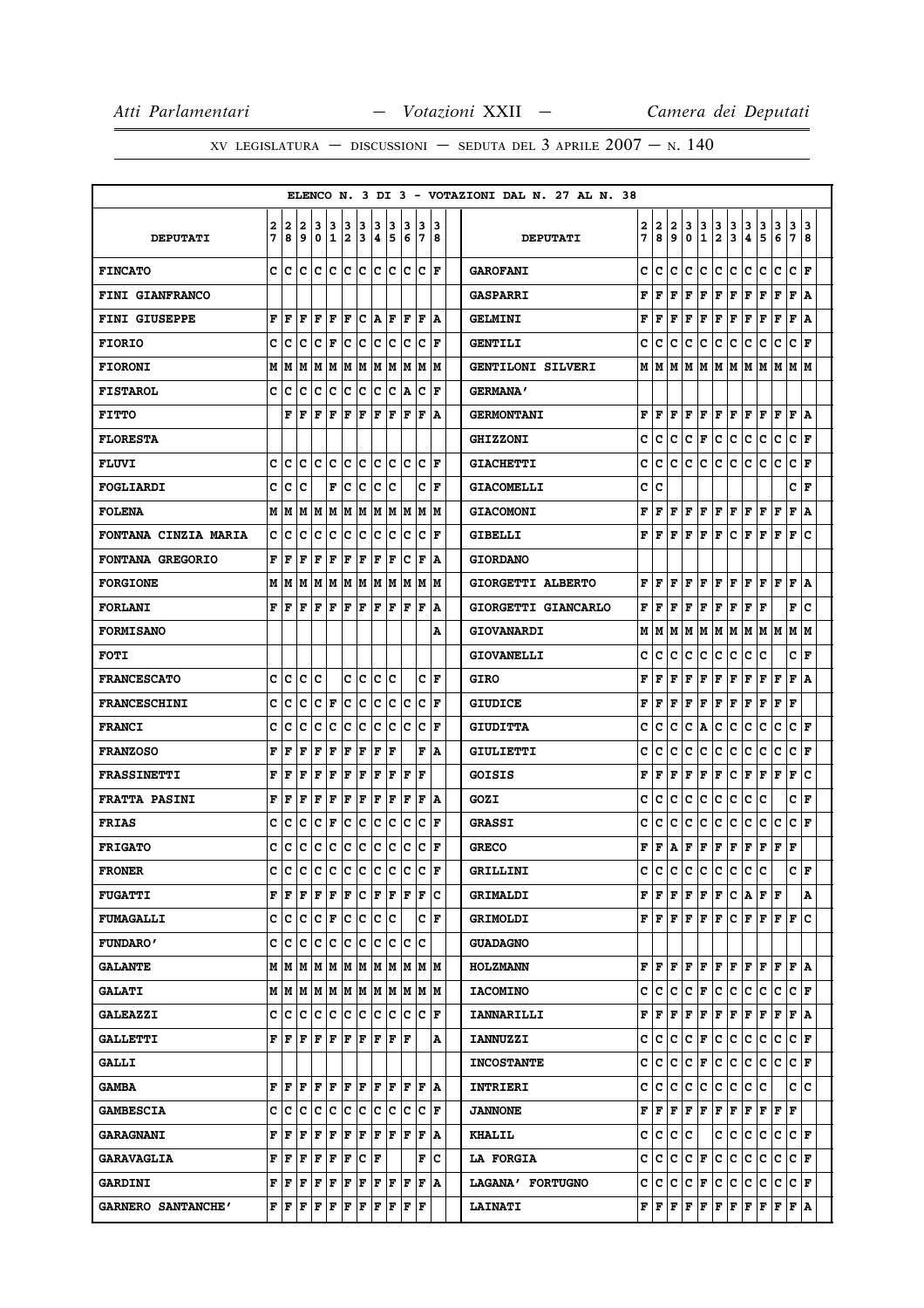# XV LEGISLATURA — DISCUSSIONI — SEDUTA DEL 3 APRILE  $2007 - N.$  140

|                    |        |              |                                                     |        |                      |          |                        |                   |                        |              |                                                                                            |        |   | ELENCO N. 3 DI 3 - VOTAZIONI DAL N. 27 AL N. 38 |        |        |        |                  |                   |                              |                              |                |        |        |                         |        |
|--------------------|--------|--------------|-----------------------------------------------------|--------|----------------------|----------|------------------------|-------------------|------------------------|--------------|--------------------------------------------------------------------------------------------|--------|---|-------------------------------------------------|--------|--------|--------|------------------|-------------------|------------------------------|------------------------------|----------------|--------|--------|-------------------------|--------|
| <b>DEPUTATI</b>    | 2<br>7 | 2<br>8       | $\overline{2}$<br>9                                 | 3<br>0 | $\mathbf{1}$         | 3 3<br>2 | 3<br>3                 | 3<br>4            | 3<br>5                 | 3<br>6       | 3<br>17                                                                                    | 3<br>8 |   | <b>DEPUTATI</b>                                 | 2<br>7 | 2<br>8 | 2<br>9 | 3<br>$\mathbf 0$ | 3<br>$\mathbf{1}$ | 3<br>$\overline{\mathbf{2}}$ | 3<br>$\overline{\mathbf{3}}$ | 3<br>$\pmb{4}$ | 3<br>5 | 3<br>6 | 3<br>7                  | 3<br>8 |
| <b>LA LOGGIA</b>   |        |              |                                                     |        |                      |          |                        |                   |                        |              |                                                                                            |        |   | <b>MANCUSO</b>                                  | F      | l F    | F      | F                | F                 | $\mathbf F$                  | F                            | F              | F      | F      | F                       | ١A     |
| LA MALFA           |        |              |                                                     |        |                      |          |                        |                   |                        |              |                                                                                            |        |   | <b>MANTINI</b>                                  |        |        |        |                  |                   |                              |                              |                |        |        |                         |        |
| <b>LAMORTE</b>     | F      | F            | F                                                   | F      | F                    | F        | F                      | l F               | F                      | l F          | l F                                                                                        | ١A     |   | <b>MANTOVANI</b>                                | c      | c      | c      | c                | F                 | c                            | c                            | c              | c      | c      | C F                     |        |
| <b>LANDOLFI</b>    |        |              |                                                     |        |                      |          |                        |                   |                        |              |                                                                                            |        |   | <b>MARAN</b>                                    | c      | c      | c      | c                | c                 | c                            | c                            | c              | c      | c      | $ {\bf C}\>  {\bf F}\>$ |        |
| <b>LANZILLOTTA</b> |        | M   M        |                                                     |        |                      |          |                        |                   | M  M  M  M  M  M  M  M |              | lМ                                                                                         | lМ     |   | <b>MARANTELLI</b>                               | c      | c      | c      | c                | F                 | c                            | c                            | c              | c      | c      | c                       | l F    |
| <b>LARATTA</b>     | c      | c            | с                                                   | с      | с                    | c        | c                      | c                 | c                      |              | c                                                                                          | F      |   | <b>MARCAZZAN</b>                                | F      | F      | F      | F                | F                 | $\mathbf F$                  | F                            | F              | F      | F      | F                       | ١A     |
| <b>LA RUSSA</b>    |        | F            | F                                                   | F      | F                    | F        | F                      | F                 | F                      |              | F                                                                                          | A      |   | <b>MARCENARO</b>                                | М      | M      | М      | M                | M                 | M                            | M                            | M              | M      | M      | М                       | M      |
| <b>LATTERI</b>     | c      | C            | c                                                   | c      | F                    | c        | c                      | c.                | c                      | c            | c                                                                                          | l F    |   | <b>MARCHI</b>                                   | c      | lc.    | c      | c                | F                 | $\mathbf c$                  | c                            | c              | c      | c      | lc.                     | ١F     |
| LAURINI            | F      | F            | F                                                   | F      | F                    | F        | F                      | F                 | F                      | F            | F                                                                                          | A      |   | <b>MARGIOTTA</b>                                | c      | c      | c      | c                | F                 | c                            | c                            | c              | c      | c      | c                       | l F    |
| <b>LAZZARI</b>     | F      | F            | F                                                   | F      | F                    | F        | F                      | F                 | F                      | F            | l F                                                                                        | A      |   | <b>MARIANI</b>                                  | c      | c      | c      | c                | F                 | c                            | c                            | c              | c      |        | c                       | l F    |
| LEDDI MAIOLA       | c      | c            | c                                                   | c      | c                    | lc.      | c                      | lc.               | ∣c                     | c            | lc.                                                                                        | F      |   | MARINELLO                                       | F      | F      | F      | F                | F                 | $\mathbf F$                  | F                            | F              | F      | F      | F                       | ١A     |
| <b>LENNA</b>       | F      | F            | F                                                   | F      | F                    | F        | F                      | l F               | F                      | F            | F                                                                                          | A      |   | <b>MARINO</b>                                   | c      | c      | c      | с                | A                 | c                            | c                            | с              | с      | c      | c                       | F      |
| LENZI              | с      | c            | с                                                   | с      | с                    | c        | c                      | lc.               | c                      |              | c                                                                                          | ١F     |   | <b>MARONE</b>                                   | c      | c      | c      | c                | c                 | c                            | c                            | c              | с      | c      | c                       | ١F     |
| LEO                | F      | F            | F                                                   | F      | F                    | F        | F                      | $\mathbf{F}$      | F                      | c            | F                                                                                          |        |   | <b>MARONI</b>                                   | F      | F      | F      | F                | F                 | F                            | lc                           | F              | F      | F      | F                       | c      |
| <b>LEONE</b>       | F      | F            | F                                                   | F      | F                    | l F      | F                      |                   | F                      | lF           | l F                                                                                        | ١A     |   | <b>MARRAS</b>                                   |        |        |        |                  |                   |                              |                              |                |        |        |                         |        |
| <b>LEONI</b>       |        |              |                                                     |        |                      |          |                        |                   |                        |              |                                                                                            |        |   | <b>MARTELLA</b>                                 | c      | c      | c      |                  | c                 | c                            | c                            | c              | c      | c      | c                       | ١F     |
| <b>LETTA</b>       |        | M   M        | lМ                                                  |        | M  M                 |          |                        |                   | M  M  M  M             | lМ           | IМ                                                                                         | lМ     |   | MARTINELLI                                      | F      | F      | F      | F                | F                 | F                            | F                            | F              | F      | F      | F                       | A      |
| LEVI               |        |              |                                                     |        |                      |          |                        |                   |                        |              |                                                                                            |        |   | <b>MARTINELLO</b>                               | F      | F      | F      | F                | F                 | $\mathbf F$                  | F                            | F              | F      | F      | F                       | ١A     |
| <b>LICANDRO</b>    | c      | c            | с                                                   | с      | F                    | c        | c                      | c.                | c                      | c            | c                                                                                          | F      |   | <b>MARTINO</b>                                  | M      | M      |        | MM               | M                 |                              | M   M   M                    |                | M      | М      | мm                      |        |
| LICASTRO SCARDINO  | F      | F            | F                                                   | F      | F                    | F        | F                      | F                 | F                      | F            | F                                                                                          | ١A     |   | <b>MARTUSCIELLO</b>                             |        |        |        |                  |                   |                              |                              |                |        |        |                         |        |
| <b>LI CAUSI</b>    | c      | c            | c                                                   | c      | F                    | c        | c                      | c                 | c                      | c            | c                                                                                          | l F    |   | <b>MASCIA</b>                                   | c      | c      | c      | c                | F                 | c                            | lc.                          | c              | c      | c      | lc.                     | ١F     |
| LION               | c      | c            | c                                                   | c      | F                    | IC.      | c                      | c                 | lc.                    | c            | c                                                                                          | ΙF     |   | <b>MATTARELLA</b>                               | c      | c      | c      | c                | c                 | c                            | lc.                          | c              | lc.    | c      | lc.                     | l F    |
| LISI               |        |              |                                                     |        |                      |          |                        |                   |                        |              |                                                                                            |        |   | MAZZARACCHIO                                    | F      | F      | F      | $\mathbf F$      | F                 | $\mathbf F$                  | F                            | F              | l F    |        | F                       | ١A     |
| <b>LOCATELLI</b>   | c      | c            | c                                                   | c      | A                    |          | c c                    |                   | c c                    | Iс           | IC.                                                                                        | ΙF     |   | <b>MAZZOCCHI</b>                                |        | MIM    | М      | lм               | lм                |                              | M M                          | M              | M M    |        | M  M                    |        |
| <b>LOMAGLIO</b>    | c      | c            | с                                                   | c      | lc.                  |          | c c                    |                   | c c                    |              | C C F                                                                                      |        |   | <b>MAZZONI</b>                                  |        |        |        |                  |                   |                              |                              |                |        |        |                         |        |
| LOMBARDI           | c      | c            | c.                                                  |        | $ c _F c c c$        |          |                        |                   | lc.                    | lc           | lc.                                                                                        | ١F     |   | <b>MELANDRI</b>                                 |        |        |        |                  |                   |                              | MMMMMMMMMMMMMM               |                |        |        |                         |        |
| LO MONTE           |        |              |                                                     |        |                      |          |                        |                   |                        |              |                                                                                            |        |   | MELE                                            | F      | F      | F      | $\mathbf F$      | F                 | $\mathbf F$                  | F                            | F              | F      | F      | F                       |        |
| <b>LONGHI</b>      | c      | c            | c                                                   |        | c c                  |          | c c                    |                   | c c                    |              | $ C C $ $\mathbf F$                                                                        |        |   | <b>MELLANO</b>                                  | c      | lc.    | lc.    | c                | F                 | c                            | c.                           | F              | lc.    | c      | $ {\bf C}\>  $ F        |        |
| LO PRESTI          | F      | $\mathbf{F}$ | F                                                   | F      | F                    |          | F F                    | F F               |                        | $\mathbf{F}$ | F                                                                                          | ۱A     |   | <b>MELONI</b>                                   |        | M   M  | M      | M                | M                 | M                            | M                            | M              | M      | lМ     | M  M                    |        |
| <b>LOVELLI</b>     | c      | c            | c                                                   |        |                      |          |                        |                   |                        |              | c  c  c  c  c  c  c  c  F                                                                  |        |   | <b>MENIA</b>                                    | F      | F      | F      | $\mathbf F$      | F                 | $\mathbf F$                  | F                            | F              | l F    |        | F A                     |        |
| <b>LUCA'</b>       |        |              | $M$   $M$   $M$   $M$   $M$   $M$   $M$   $M$   $M$ |        |                      |          |                        |                   |                        | lм           | IM IM                                                                                      |        |   | <b>MEREU</b>                                    | F      | F      | F      | F                | F                 | F                            | F                            | F              | F      | F      | F                       | ١A     |
| <b>LUCCHESE</b>    |        | FF           | F                                                   |        | F F                  |          | F F                    |                   |                        |              | F F F F                                                                                    | ١A     |   | <b>MERLO GIORGIO</b>                            |        | c c    | c      | c                | c                 | c                            | c                            | c              | c      | c      | C F                     |        |
| LULLI              | c      | с            | с                                                   | c      | с                    |          | c c                    |                   | c c                    | IС           | с                                                                                          | F      |   | MERLO RICARDO ANTONIO                           |        |        |        |                  |                   |                              |                              |                |        |        |                         |        |
| <b>LUMIA</b>       | c      | c            | c                                                   | c      | c                    |          | c c                    |                   | c c                    |              | C C F                                                                                      |        |   | <b>MERLONI</b>                                  |        | c c    | lc.    | lc.              | F                 | c.                           | lc.                          | c              | lc.    | c      | $ {\bf c}\> _{\bf F}$   |        |
| <b>LUONGO</b>      | c      | c            | с                                                   | c      | F                    | c        | lc.                    |                   | c c                    | с            | c                                                                                          | F      |   | <b>META</b>                                     |        |        |        |                  |                   |                              |                              |                |        |        |                         |        |
| LUPI               | F      | F            | F                                                   | F      | F                    | F        | F                      | F                 | F                      | F            | F                                                                                          | ١A     |   | MIGLIAVACCA                                     |        |        |        |                  |                   |                              |                              |                |        |        |                         |        |
| <b>LUSETTI</b>     | c      | c            | c.                                                  | c      | F                    |          |                        |                   |                        |              | $ {\mathbf{C}}\, {\mathbf{C}}\, {\mathbf{C}}\, {\mathbf{C}}\, {\mathbf{C}}\, {\mathbf{F}}$ |        |   | MIGLIOLI                                        |        | c  c   | c      | c                | C                 |                              | c c c                        |                | c c    |        | C F                     |        |
| <b>LUSSANA</b>     | F      | ١F           | F                                                   | F      | F                    | F        |                        | $ {\tt C} \;  $ F | F                      | F            | F                                                                                          |        | c | <b>MIGLIORE</b>                                 |        | M   M  |        |                  |                   |                              | M   M   M   M   M            |                | M      | lм     | M  M                    |        |
| <b>MADERLONI</b>   |        | C C          |                                                     |        | C C A C C            |          |                        |                   |                        |              | $ {\tt C}\, {\tt C}\, {\tt F}\, $                                                          |        |   | <b>MIGLIORI</b>                                 |        | F F F  |        | F                | F                 | F                            | IF.                          | F              | F      | F      | F A                     |        |
| <b>MANCINI</b>     |        | c c          | $\mathbf{C}$                                        |        | $ {\bf C}  {\bf F} $ | F        | $ {\tt C}\, {\tt F}\>$ |                   | c                      |              | C F                                                                                        |        |   | <b>MILANA</b>                                   |        | c  c   | c      | c                | c                 | c                            | c                            | c              | c      | c      | $ {\bf C}  {\bf F} $    |        |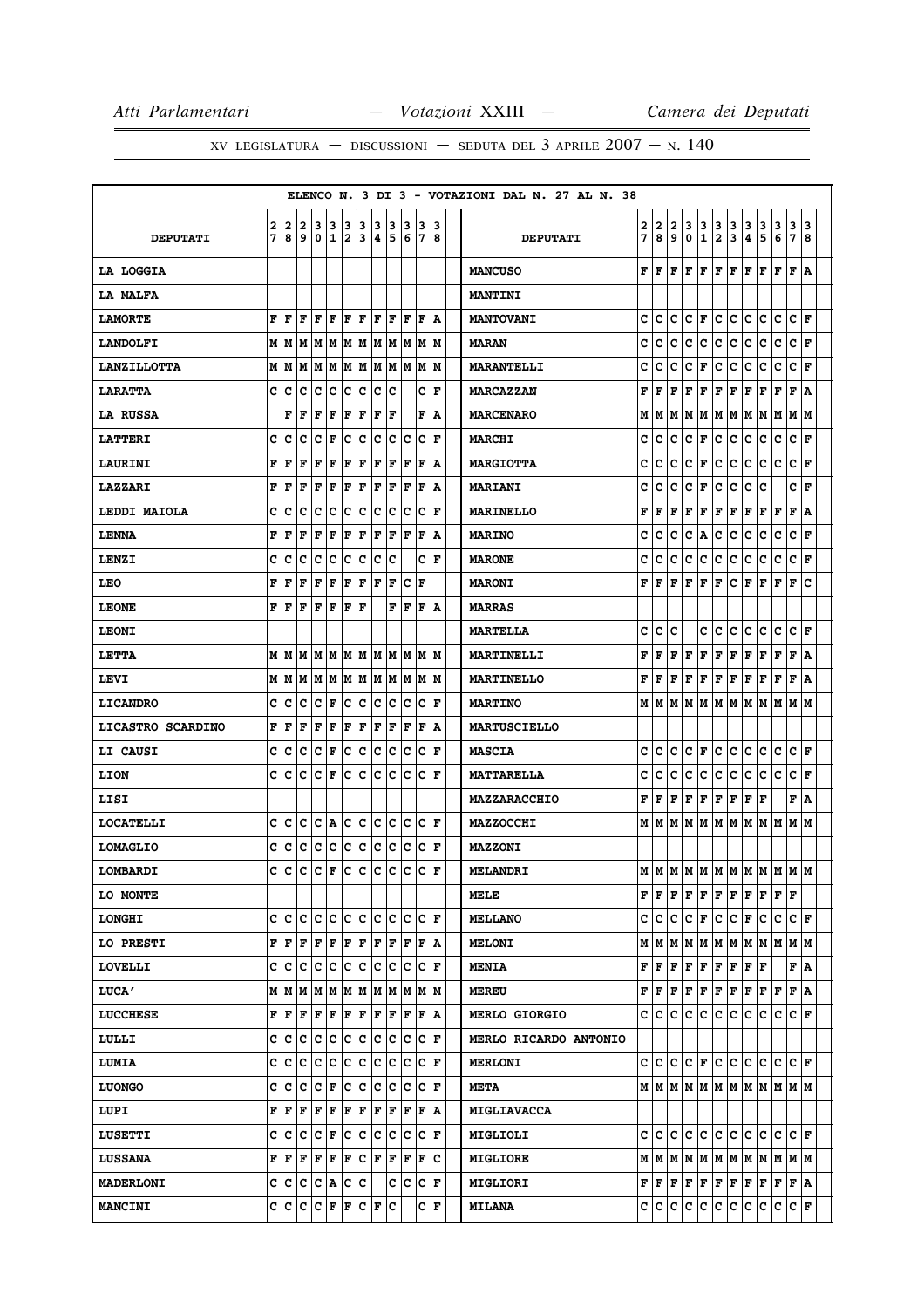|                         |        |                                               |                           |                      |                    |         |            |         |         |        |                                                                                                                                                                                                    |    |         | ELENCO N. 3 DI 3 - VOTAZIONI DAL N. 27 AL N. 38 |        |        |        |        |                            |                              |                                                                                                                                                                                                       |        |        |        |                         |        |
|-------------------------|--------|-----------------------------------------------|---------------------------|----------------------|--------------------|---------|------------|---------|---------|--------|----------------------------------------------------------------------------------------------------------------------------------------------------------------------------------------------------|----|---------|-------------------------------------------------|--------|--------|--------|--------|----------------------------|------------------------------|-------------------------------------------------------------------------------------------------------------------------------------------------------------------------------------------------------|--------|--------|--------|-------------------------|--------|
| <b>DEPUTATI</b>         | 2<br>7 | 2<br>8                                        | 12<br>و ا                 | 3<br>١o              | 13<br>$\mathbf{1}$ | 13<br>2 | 13<br>3    | 3<br> 4 | 13<br>5 | 3<br>6 | 13<br>17                                                                                                                                                                                           |    | 13<br>8 | <b>DEPUTATI</b>                                 | 2<br>7 | 2<br>8 | 2<br>9 | 3<br>0 | 3<br>1                     | 3<br>$\overline{\mathbf{2}}$ | 3<br>3                                                                                                                                                                                                | 3<br>4 | 3<br>5 | 3<br>6 | 3<br>$\overline{7}$     | 3<br>8 |
| <b>MILANATO</b>         |        | F F                                           | lF.                       |                      |                    |         |            |         |         |        | F F F F F F F F A                                                                                                                                                                                  |    |         | ORLANDO ANDREA                                  | c      | lc.    | c      | c      | lc.                        | $\mathbf c$                  | c                                                                                                                                                                                                     | c      | lc.    | с      | $\mathbf c$             | l F    |
| <b>MINARDO</b>          |        |                                               |                           |                      |                    |         |            |         |         |        |                                                                                                                                                                                                    |    |         | ORLANDO LEOLUCA                                 |        |        |        |        |                            |                              |                                                                                                                                                                                                       |        |        |        |                         |        |
| <b>MINASSO</b>          | F      | ١F                                            | l F                       | lF                   | ΙF                 | l F     | ١F         | ١F      | ١F      | F      | lF                                                                                                                                                                                                 |    | ١A      | <b>OSSORIO</b>                                  |        |        |        |        |                            |                              |                                                                                                                                                                                                       |        |        |        |                         |        |
| <b>MINNITI</b>          |        |                                               |                           |                      |                    |         |            |         |         |        | $M$   $M$   $M$   $M$   $M$   $M$   $M$   $M$   $M$   $M$   $M$                                                                                                                                    |    |         | <b>OTTONE</b>                                   | c      | c      | c      | с      | F                          | c                            | c c                                                                                                                                                                                                   |        | lc.    | lC.    | $ {\bf c}\> _{\bf F}$   |        |
| <b>MISIANI</b>          | c      | C                                             | c                         | Iс                   | F                  | lc.     | Ιc         | IC.     | Iс      | Ιc     | Ιc                                                                                                                                                                                                 |    | ١F      | PAGLIARINI                                      | М      | M      | M      | М      | M                          | М                            | lм                                                                                                                                                                                                    | M      | M      | M      | М                       | lм     |
| <b>MISITI</b>           | c      | C                                             | Iс                        | Iс                   | ΙF                 | Ιc      | ١c         | lc.     | Ιc      | lc     | lc.                                                                                                                                                                                                |    | ١F      | PALMIERI                                        | F      | F      | F      | F      | F                          | F                            | F                                                                                                                                                                                                     | F      | F      | F      | F                       | ١A     |
| <b>MISTRELLO DESTRO</b> | F      |                                               | F                         | F                    | l F                | F       | l F        | lF      | lF      | l F    | F                                                                                                                                                                                                  |    | ١A      | <b>PALOMBA</b>                                  | c      | c      | c      | c      | F                          | c                            | c                                                                                                                                                                                                     | c      | c      | c      | c                       | F      |
| <b>MISURACA</b>         | F      | l F                                           | l F                       | lF                   | ΙF                 | lF.     | F          | ١F      | ١F      | İΕ     | ١F                                                                                                                                                                                                 |    | ١A      | <b>PALUMBO</b>                                  | F      | F      | F      | F      | F                          | F                            | F                                                                                                                                                                                                     | F      | F      |        | F                       | ١A     |
| <b>MOFFA</b>            | F      | l F                                           | ΙF                        | F                    | F                  | F       | F          | l F     | ١F      |        | F                                                                                                                                                                                                  |    | ١A      | <b>PANIZ</b>                                    | F      | F      | F      | F      | F                          | F                            | F                                                                                                                                                                                                     | F      | F      | F      | F                       | c      |
| <b>MONACO</b>           |        | MIM                                           |                           |                      |                    |         |            |         |         |        | M  M  M  M  M  M  M  M  M                                                                                                                                                                          |    | IМ      | PAOLETTI TANGHERONI                             | F      | F      | F      | F      | F                          | F                            | F                                                                                                                                                                                                     | F      | F      | F      | F                       | A      |
| <b>MONDELLO</b>         | F      | F                                             | ١F                        |                      |                    | F F     | F          |         |         |        | F F F F                                                                                                                                                                                            |    | ١A      | <b>PAPINI</b>                                   | c      | c      | c      | c      | c                          | с                            | lc.                                                                                                                                                                                                   | с      | c      | c      | c                       | l F    |
| <b>MONTANI</b>          | F      |                                               | F                         | lF                   |                    | F       | c          | l F     | ΙF      |        | F                                                                                                                                                                                                  |    | Ιc      | PARISI                                          | М      | M      | M      | М      | lм                         | М                            | lм                                                                                                                                                                                                    | M      | M      | M      | М                       | IМ     |
| <b>MORMINO</b>          |        |                                               |                           |                      |                    |         |            |         |         |        |                                                                                                                                                                                                    |    |         | <b>PAROLI</b>                                   | F      | F      | F      | F      | F                          | $\mathbf F$                  | F                                                                                                                                                                                                     | Г      | Г      | F      | F                       | ١A     |
| <b>MORONI</b>           | F      | l F                                           | ΙF                        | F                    | ١F                 | l F     | ١F         | l F     | ١F      | ١F     | ١F                                                                                                                                                                                                 |    | ١A      | <b>PATARINO</b>                                 | F      | F      | F      | F      | F                          | F                            | F                                                                                                                                                                                                     | F      | F      | F      | $\mathbf{F}$            | ١A     |
| <b>MORRI</b>            | c      | Iс                                            | с                         | Iс                   | Iс                 | Iс      | lc.        | c c     |         | Ιc     | IC IF                                                                                                                                                                                              |    |         | PECORARO SCANIO                                 |        | MM     | M      | lм     | lм                         |                              | M   M   M                                                                                                                                                                                             |        | lм     | lм     | lм                      | lм     |
| <b>MORRONE</b>          |        |                                               |                           |                      |                    |         |            |         |         |        |                                                                                                                                                                                                    |    |         | <b>PECORELLA</b>                                |        |        |        |        |                            |                              |                                                                                                                                                                                                       |        |        |        |                         |        |
| <b>MOSELLA</b>          | c      | ١c                                            | c                         | IC IF                |                    | lc.     | c c c      |         |         | ΙC     | IC IF                                                                                                                                                                                              |    |         | <b>PEDICA</b>                                   | c      | c      | c      | c      | l A                        | c                            | c                                                                                                                                                                                                     | c      | c      | c      | c                       | ١F     |
| МОТТА                   | c      | ١c                                            | Iс                        | $ {\bf C}  {\bf F} $ |                    |         |            |         |         |        | C C C C C F                                                                                                                                                                                        |    |         | PEDRINI                                         | c      | с      | c      | c      | F                          | F                            | c.                                                                                                                                                                                                    | c      | c      | c      | C F                     |        |
| <b>MUNGO</b>            | c      | с                                             | c                         | Iс                   | F                  | Iс      | ∣c         | lc      |         | c      | Iс                                                                                                                                                                                                 |    | l F     | PEDRIZZI                                        | F      | F      | F      | F      | F                          | F                            | F                                                                                                                                                                                                     | F      | F      | F      | F                       |        |
| <b>MURA</b>             | c      | c                                             | lc                        | $ {\bf C}  {\bf F} $ |                    | c       | $ {\bf c}$ | c c     |         | lc.    | lc.                                                                                                                                                                                                | ١F |         | PEDULLI                                         | c      | c      | c      | c      | F                          | c                            | lc.                                                                                                                                                                                                   | c      | c      | c      | $\mathbf c$             | l F    |
| <b>MURGIA</b>           | F      | l F                                           | ΙF                        | lF                   | ١F                 | F       | F          | F       | ŀF      | ١F     | ١F                                                                                                                                                                                                 |    | ١A      | <b>PEGOLO</b>                                   | C      | c      | C      | c      | F                          | C                            | c                                                                                                                                                                                                     | c      | c      | c      | c                       | l F    |
| MUSI                    | c      | Iс                                            | Ιc                        | lc                   | c c c              |         |            | c c     |         | Ιc     | lC.                                                                                                                                                                                                | ΙF |         | <b>PELINO</b>                                   | F      | F      | F      | F      | F                          | F                            | F                                                                                                                                                                                                     | F      | F      | F      | F                       | A      |
| <b>MUSSI</b>            |        |                                               |                           |                      |                    |         |            |         |         |        |                                                                                                                                                                                                    |    |         | <b>PELLEGRINO</b>                               | c      | c      | c      | с      | c                          | c                            | c                                                                                                                                                                                                     | c      | c      | c      | c                       | l F    |
| <b>NACCARATO</b>        |        | c Ic                                          |                           | IC IC IF             |                    |         |            |         |         |        |                                                                                                                                                                                                    |    |         | PEPE ANTONIO                                    | F      | F      | F      | F      | F                          | F                            | F                                                                                                                                                                                                     | F      | F      | F      | F                       | A      |
| NAN                     |        |                                               |                           |                      |                    |         |            |         |         |        |                                                                                                                                                                                                    |    |         | PEPE MARIO                                      | F      | F      | F      | F      | c                          | F                            | F                                                                                                                                                                                                     | F      | c      | F      | F                       |        |
| <b>NANNICINI</b>        | c      | ١c                                            |                           |                      |                    |         |            |         |         |        | c  c  F  c  c  c  c  c  c  F                                                                                                                                                                       |    |         | PERETTI                                         |        |        |        |        |                            |                              |                                                                                                                                                                                                       |        |        |        |                         |        |
| <b>NAPOLETANO</b>       |        | c Ic                                          |                           |                      |                    |         |            |         |         |        | C C C C C C C C F                                                                                                                                                                                  |    |         | <b>PERINA</b>                                   | F      | lF.    | F      | F      | F                          | F                            | F                                                                                                                                                                                                     | lF.    | lF.    | lF.    | F A                     |        |
| <b>NAPOLI ANGELA</b>    |        |                                               |                           |                      |                    |         |            |         |         |        |                                                                                                                                                                                                    |    |         | <b>PERTOLDI</b>                                 | C      | lc.    | c      | c      | c                          | $\mathbf c$                  | c                                                                                                                                                                                                     | c      | lc.    |        | C∣F                     |        |
| NAPOLI OSVALDO          |        |                                               | FFFFF                     |                      |                    |         |            |         |         |        | $\mathbf{F} \left  \mathbf{F} \right. \left  \mathbf{F} \right. \left  \mathbf{F} \right. \left  \mathbf{F} \right. \left  \mathbf{F} \right. \left  \mathbf{A} \right.$                           |    |         | <b>PERUGIA</b>                                  | c      | c      | c      | c      | F                          | c                            | c                                                                                                                                                                                                     | c      | c      | c      | C F                     |        |
| <b>NARDI</b>            |        |                                               |                           |                      |                    |         |            |         |         |        | F   F   F   F   F   F   F   F   F   C                                                                                                                                                              |    |         | <b>PESCANTE</b>                                 | F      | F F    |        | F      | F                          |                              | F F F F                                                                                                                                                                                               |        |        | F      | F A                     |        |
| <b>NARDUCCI</b>         |        |                                               | c  c  c  c  F  c  c  c  c |                      |                    |         |            |         |         |        |                                                                                                                                                                                                    | CF |         | <b>PETTINARI</b>                                |        | c Ic   | c      | c      | lC.                        | c                            | lc.                                                                                                                                                                                                   | c      | c      | lc.    | C F                     |        |
| <b>NERI</b>             |        |                                               |                           |                      |                    |         |            |         |         |        |                                                                                                                                                                                                    |    |         | <b>PEZZELLA</b>                                 |        |        |        |        |                            |                              |                                                                                                                                                                                                       |        |        |        |                         |        |
| <b>NESPOLI</b>          |        |                                               |                           |                      |                    |         |            |         |         |        | ${\bf F}\, \, {\bf F}\, \, {\bf F}\, \, {\bf F}\, \, {\bf F}\, \, {\bf F}\, \, {\bf F}\, \, {\bf F}\, \, {\bf F}\, \, {\bf F}\, \, {\bf A}$                                                        |    |         | PIAZZA ANGELO                                   |        |        |        |        |                            |                              |                                                                                                                                                                                                       |        |        |        |                         |        |
| <b>NICCHI</b>           |        |                                               |                           |                      |                    |         |            |         |         |        | C C C C F C C C C C C F                                                                                                                                                                            |    |         | PIAZZA CAMILLO                                  | c      | lc.    | lc.    |        |                            |                              | $ C $ a $ C C $ a $ C C$                                                                                                                                                                              |        |        |        | $ {\bf C}\>  {\bf F}\>$ |        |
| <b>NICCO</b>            |        |                                               |                           |                      |                    |         |            |         |         |        |                                                                                                                                                                                                    |    |         | <b>PICANO</b>                                   | c      | IC.    | с      | c      | с                          | c.                           | c c                                                                                                                                                                                                   |        | lc.    | с      | C F                     |        |
| <b>NUCARA</b>           |        | ${\bf F}$ $\bf   \bf F$ $\bf   \bf F$         |                           |                      |                    |         |            |         |         |        |                                                                                                                                                                                                    |    |         | <b>PICCHI</b>                                   |        | FIF    | lF.    | lF.    | $ {\tt C} \,  $ $\bf F \,$ |                              | lF.                                                                                                                                                                                                   | lF.    | IC IF. |        | lF.                     |        |
| <b>OLIVA</b>            |        |                                               |                           |                      |                    |         |            |         |         |        | $M$   $M$   $M$   $M$   $M$   $M$   $M$   $M$   $M$   $M$   $M$                                                                                                                                    |    |         | PIGNATARO FERDINANDO.                           |        |        |        |        |                            |                              |                                                                                                                                                                                                       |        |        |        |                         |        |
| <b>OLIVERIO</b>         |        |                                               |                           |                      |                    |         |            |         |         |        |                                                                                                                                                                                                    |    |         | PIGNATARO ROCCO                                 |        | c Ic   | c      |        | C A                        | c                            | c c                                                                                                                                                                                                   |        | lc lc  |        | C F                     |        |
| OLIVIERI                |        |                                               |                           |                      |                    |         |            |         |         |        | C  C  C  C  C  C  C  C  C  C  C  F                                                                                                                                                                 |    |         | PILI                                            |        |        |        |        |                            |                              |                                                                                                                                                                                                       |        |        |        |                         |        |
| OPPI                    |        | ${\bf F} \parallel {\bf F} \parallel {\bf F}$ |                           |                      |                    |         |            |         |         |        | $\mathbf{F} \left  \mathbf{F} \right. \left  \mathbf{F} \right. \left  \mathbf{F} \right. \left  \mathbf{F} \right. \left  \mathbf{F} \right. \left  \mathbf{F} \right. \left  \mathbf{A} \right.$ |    |         | <b>PINI</b>                                     |        |        |        |        |                            |                              | $\mathbf{F} \left  \mathbf{F} \right  \mathbf{F} \left  \mathbf{C} \right  \mathbf{F} \left  \mathbf{C} \right  \mathbf{F} \left  \mathbf{F} \right  \mathbf{A} \left  \mathbf{A} \right  \mathbf{C}$ |        |        |        |                         |        |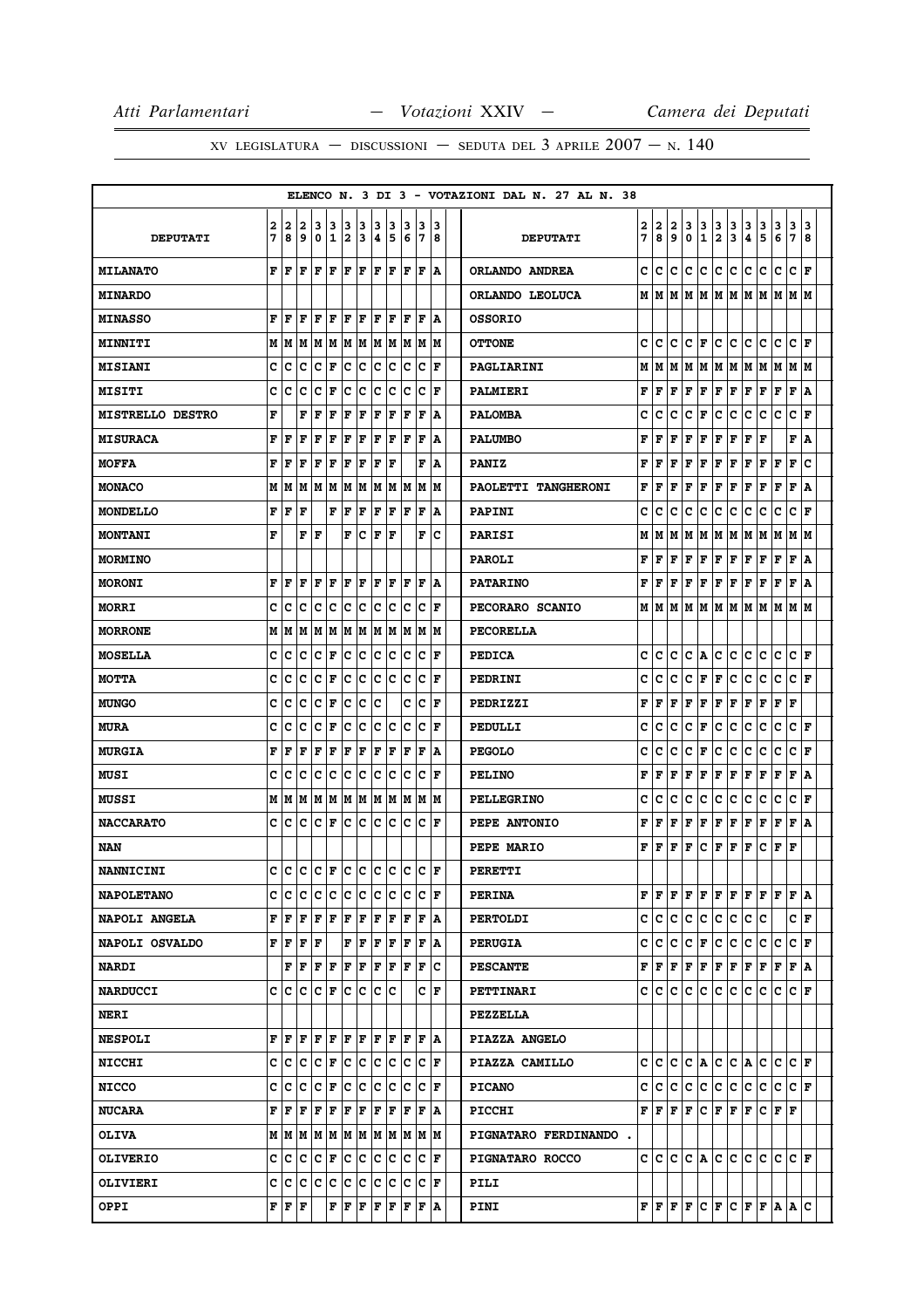|                      |        |                                           |                                                             |        |                      |                  |                                           |                      |        |        |                                                                                                                                                                                                                                                                     |          | ELENCO N. 3 DI 3 - VOTAZIONI DAL N. 27 AL N. 38 |         |                         |              |             |                  |                                         |                                                                                                                                                                                                                                                                                                                                                                                                                                                                                            |        |                         |        |                      |        |
|----------------------|--------|-------------------------------------------|-------------------------------------------------------------|--------|----------------------|------------------|-------------------------------------------|----------------------|--------|--------|---------------------------------------------------------------------------------------------------------------------------------------------------------------------------------------------------------------------------------------------------------------------|----------|-------------------------------------------------|---------|-------------------------|--------------|-------------|------------------|-----------------------------------------|--------------------------------------------------------------------------------------------------------------------------------------------------------------------------------------------------------------------------------------------------------------------------------------------------------------------------------------------------------------------------------------------------------------------------------------------------------------------------------------------|--------|-------------------------|--------|----------------------|--------|
| <b>DEPUTATI</b>      | 2<br>7 | 2<br>8                                    | 2<br>9                                                      | 3<br>0 | 3<br>$\mathbf 1$     | 3<br>2           | 3<br>3                                    | 3<br>14              | 3<br>5 | 3<br>6 | 13<br>17                                                                                                                                                                                                                                                            | 13<br>18 | <b>DEPUTATI</b>                                 | 2<br>7  | 2<br>8                  | 2<br>9       | 3<br>0      | 3<br>$\mathbf 1$ | $\mathbf{3}$<br>$\overline{\mathbf{2}}$ | $\frac{3}{3}$                                                                                                                                                                                                                                                                                                                                                                                                                                                                              | 3<br>4 | $\frac{3}{5}$           | 3<br>6 | 3<br>$7\overline{ }$ | 3<br>8 |
| <b>PINOTTI</b>       |        |                                           |                                                             |        |                      |                  |                                           |                      |        |        |                                                                                                                                                                                                                                                                     |          | <b>RONCONI</b>                                  | F       | F                       | F            | F           | F                | F                                       | F                                                                                                                                                                                                                                                                                                                                                                                                                                                                                          | F      | F                       | F      | F A                  |        |
| <b>PIRO</b>          | c l    | c                                         |                                                             |        |                      |                  |                                           |                      |        |        | c  c  F  c  c  c  c  c  c  F                                                                                                                                                                                                                                        |          | <b>ROSITANI</b>                                 | F       | F                       | F            | F           | F                | F                                       | F                                                                                                                                                                                                                                                                                                                                                                                                                                                                                          | F      | F                       | F      | F A                  |        |
| <b>PISACANE</b>      |        |                                           |                                                             |        |                      |                  |                                           |                      |        |        |                                                                                                                                                                                                                                                                     |          | ROSSI LUCIANO                                   | F       | F                       | F            | F           | F                | F                                       | F                                                                                                                                                                                                                                                                                                                                                                                                                                                                                          | F      | F                       | F      | F                    | A      |
| PISCITELLO           |        |                                           |                                                             |        |                      |                  |                                           |                      |        |        |                                                                                                                                                                                                                                                                     |          | ROSSI NICOLA                                    | с       | с                       | с            | c           | F                | c                                       | c                                                                                                                                                                                                                                                                                                                                                                                                                                                                                          | c      |                         | c      | C F                  |        |
| <b>PISICCHIO</b>     |        | мIм                                       |                                                             |        |                      |                  |                                           |                      |        |        | M  M  M  M  M  M  M  M  M  M                                                                                                                                                                                                                                        |          | <b>ROSSI GASPARRINI</b>                         |         |                         |              |             |                  |                                         |                                                                                                                                                                                                                                                                                                                                                                                                                                                                                            |        |                         |        |                      |        |
| <b>PIZZOLANTE</b>    |        | FF                                        | F                                                           | F      | F                    | F                | F                                         | F F                  |        |        | F F                                                                                                                                                                                                                                                                 | ١A       | <b>ROSSO</b>                                    | F       | F                       | F            | F           | F                |                                         | F F F F                                                                                                                                                                                                                                                                                                                                                                                                                                                                                    |        |                         | F      | F A                  |        |
| <b>POLETTI</b>       | c      | c                                         | c                                                           | c      | c                    | c                | c                                         | c                    | c      | Ιc     | Ιc                                                                                                                                                                                                                                                                  | F        | <b>ROTONDO</b>                                  | C       | c                       | c            | c           | F                | c                                       | c                                                                                                                                                                                                                                                                                                                                                                                                                                                                                          | c      | c                       | c      | C F                  |        |
| <b>POLLASTRINI</b>   | М      | lм                                        | М                                                           |        | M M                  |                  |                                           |                      |        |        | M  M  M  M  M  M  M                                                                                                                                                                                                                                                 |          | <b>RUGGERI</b>                                  | C       | c                       | c            | c           | c                | c                                       | c                                                                                                                                                                                                                                                                                                                                                                                                                                                                                          | c      | c                       |        | C∣F                  |        |
| <b>PONZO</b>         | F      | F                                         | F                                                           | F      | F                    | F                | F                                         | F F                  |        | ΙF     | ١F                                                                                                                                                                                                                                                                  |          | <b>RUGGHIA</b>                                  | c       | c                       | с            | с           | F                | с                                       | с                                                                                                                                                                                                                                                                                                                                                                                                                                                                                          | c      | с                       | с      | C F                  |        |
| <b>PORCU</b>         | F      | F                                         | F                                                           | F      | F                    | F                | F                                         | F                    | F      | lF     | lF.                                                                                                                                                                                                                                                                 | ١A       | <b>RUSCONI</b>                                  | C       | c                       | c            | c           | F                | с                                       | c                                                                                                                                                                                                                                                                                                                                                                                                                                                                                          | c      | с                       | c      | C F                  |        |
| <b>PORETTI</b>       | c      | с                                         | c                                                           |        | C F                  |                  |                                           |                      |        |        | $ {\mathbf{C}}\, {\mathbf{C}}\, {\mathbf{F}}\, {\mathbf{C}}\, {\mathbf{C}}\, {\mathbf{F}}\, $                                                                                                                                                                       |          | <b>RUSSO FRANCO</b>                             | c       | c                       | с            | c           | с                | с                                       | с                                                                                                                                                                                                                                                                                                                                                                                                                                                                                          | с      | c                       | с      | C F                  |        |
| <b>PORFIDIA</b>      | c      | c                                         | c                                                           | с      | A                    | c                | c                                         | lc.                  | Iс     | Ιc     | Ιc                                                                                                                                                                                                                                                                  | ΙF       | RUSSO PAOLO                                     | F       | F                       | F            | F           | F                | F                                       | F                                                                                                                                                                                                                                                                                                                                                                                                                                                                                          | F      | F                       | F      | F                    | A      |
| <b>POTTINO</b>       | F      |                                           |                                                             | F F    |                      | F                | lc.                                       | $ {\bf F}  {\bf F} $ |        |        | F                                                                                                                                                                                                                                                                   | Ιc       | <b>RUTA</b>                                     | с       | c                       | с            | c           | с                | с                                       | с                                                                                                                                                                                                                                                                                                                                                                                                                                                                                          | с      | с                       | c      | C F                  |        |
| <b>PRESTIGIACOMO</b> | F      | ١F                                        | F                                                           | F      | F                    | lF               | ΙF                                        | F                    | lF     | lF     | lF                                                                                                                                                                                                                                                                  | ١A       | <b>RUTELLI</b>                                  | М       | М                       | М            | м           | M                | м                                       | M                                                                                                                                                                                                                                                                                                                                                                                                                                                                                          | М      | M                       | M      | M  M                 |        |
| <b>PREVITI</b>       |        |                                           |                                                             |        |                      |                  |                                           |                      |        |        |                                                                                                                                                                                                                                                                     |          | <b>RUVOLO</b>                                   |         |                         |              |             |                  |                                         |                                                                                                                                                                                                                                                                                                                                                                                                                                                                                            |        |                         |        |                      |        |
| <b>PRODI</b>         |        |                                           |                                                             |        |                      |                  |                                           |                      |        |        |                                                                                                                                                                                                                                                                     |          | <b>SAGLIA</b>                                   | F       | F                       | F            | F           | F                |                                         | F F                                                                                                                                                                                                                                                                                                                                                                                                                                                                                        | F F    |                         | F      | F   A                |        |
| PROIETTI COSIMI      | F      | A                                         | F                                                           | F      | F                    | F                | F F F                                     |                      |        | ١F     | l F                                                                                                                                                                                                                                                                 | ١A       | <b>SALERNO</b>                                  |         |                         |              |             |                  |                                         |                                                                                                                                                                                                                                                                                                                                                                                                                                                                                            |        |                         |        |                      |        |
| <b>PROVERA</b>       | c      | c                                         | с                                                           |        | $ {\bf C}  {\bf F} $ |                  |                                           |                      |        |        | c  c  c  c  c  c  F                                                                                                                                                                                                                                                 |          | <b>SAMPERI</b>                                  | c       | c                       | c            | c           | F                | c                                       | lc.                                                                                                                                                                                                                                                                                                                                                                                                                                                                                        | c      | c                       | c      | $ {\bf C}\>  $ F     |        |
| <b>QUARTIANI</b>     | c      | c                                         | с                                                           | c      | A                    | c                | c                                         | lc.                  | Ιc     |        | c                                                                                                                                                                                                                                                                   | l F      | <b>SANGA</b>                                    | c       | c                       | с            | c           | с                | с                                       | с                                                                                                                                                                                                                                                                                                                                                                                                                                                                                          | c      | с                       | с      | C F                  |        |
| <b>RAISI</b>         | F      | F                                         | F                                                           |        | F                    | F                | F                                         | lF                   |        |        | F                                                                                                                                                                                                                                                                   | ١A       | <b>SANNA</b>                                    | c       | c                       | c            | c           | c                | c                                       | c                                                                                                                                                                                                                                                                                                                                                                                                                                                                                          | c      | c                       | c      | C F                  |        |
| <b>RAITI</b>         | c      | c                                         | C                                                           | c      | A                    | lc.              | c                                         | c c                  |        | Iс     | A  F                                                                                                                                                                                                                                                                |          | <b>SANTAGATA</b>                                | М       | М                       | М            | м           | М                | М                                       | M                                                                                                                                                                                                                                                                                                                                                                                                                                                                                          | М      | M                       | M      | M  M                 |        |
| <b>RAMPELLI</b>      | F      | F                                         | F                                                           | F      | F                    | F                | F                                         | F                    | F      | F      | F                                                                                                                                                                                                                                                                   | ١A       | <b>SANTELLI</b>                                 | F       | F                       | F            | F           | F                | F                                       | F                                                                                                                                                                                                                                                                                                                                                                                                                                                                                          | F      | F                       | F      | F                    | ١A     |
| <b>RAMPI</b>         | c      | с                                         | c                                                           |        |                      | C  A  C  C  C  C |                                           |                      |        | Iс     | $ {\bf C}  {\bf F} $                                                                                                                                                                                                                                                |          | <b>SANZA</b>                                    | F       | F                       | F            | F           | F                | F                                       | F                                                                                                                                                                                                                                                                                                                                                                                                                                                                                          | F      | F                       | F      | F A                  |        |
| <b>RANIERI</b>       |        | MIM                                       |                                                             |        |                      |                  |                                           |                      |        |        | M  M  M  M  M  M  M  M  M  M                                                                                                                                                                                                                                        |          | <b>SASSO</b>                                    | c       | c                       | с            | c           | c                |                                         | с                                                                                                                                                                                                                                                                                                                                                                                                                                                                                          | с      | с                       | с      | C F                  |        |
| <b>RAO</b>           |        |                                           |                                                             |        |                      |                  | F                                         | F F                  |        |        | F F A                                                                                                                                                                                                                                                               |          | <b>SATTA</b>                                    | с       | c                       | с            | с           | Α                | с                                       | с                                                                                                                                                                                                                                                                                                                                                                                                                                                                                          | с      | с                       | с      | C F                  |        |
| <b>RAVETTO</b>       |        |                                           | ${\bf F}$ $\bf [F]$ $\bf [F]$ $\bf [F]$ $\bf [F]$ $\bf [F]$ |        |                      |                  |                                           |                      | lF.    | İΓ     | lF                                                                                                                                                                                                                                                                  | ١A       | <b>SCAJOLA</b>                                  | М       | M                       | M            | M           | M                | M                                       | lм                                                                                                                                                                                                                                                                                                                                                                                                                                                                                         | М      | M                       | М      | м                    | lм     |
| <b>RAZZI</b>         | c      | c                                         |                                                             |        |                      |                  |                                           |                      |        |        | C  C  F  C  C  C  C  C  C  F                                                                                                                                                                                                                                        |          | <b>SCALIA</b>                                   |         |                         |              |             |                  |                                         |                                                                                                                                                                                                                                                                                                                                                                                                                                                                                            |        |                         |        |                      |        |
| <b>REALACCI</b>      |        |                                           |                                                             |        |                      |                  |                                           |                      |        |        |                                                                                                                                                                                                                                                                     |          | <b>SCHIETROMA</b>                               | c       | c                       | c            | c           | c                |                                         | $ {\tt C}\, {\tt C}\, $ F $ $                                                                                                                                                                                                                                                                                                                                                                                                                                                              |        | lC.                     | c      | C F                  |        |
| <b>REINA</b>         |        |                                           |                                                             |        |                      |                  |                                           |                      |        |        |                                                                                                                                                                                                                                                                     |          | <b>SCHIRRU</b>                                  | c       | c                       | c            | c           | F                | c                                       | c                                                                                                                                                                                                                                                                                                                                                                                                                                                                                          | c      | c                       | c      | CF                   |        |
| RICCI ANDREA         |        |                                           |                                                             |        |                      |                  |                                           |                      |        |        | C C C C C C C C C C C F                                                                                                                                                                                                                                             |          | <b>SCOTTO</b>                                   | c       | $ {\bf c}\, {\bf c}\, $ |              | $ {\bf c} $ | c.               |                                         | c c                                                                                                                                                                                                                                                                                                                                                                                                                                                                                        |        | $ {\tt c}\, {\tt c}\, $ |        | $ C C $ F            |        |
| RICCI MARIO          | c l    | c                                         |                                                             |        |                      |                  |                                           |                      |        |        | le le le le le le le le le F                                                                                                                                                                                                                                        |          | <b>SERENI</b>                                   | c c     |                         | c            | c           | c                |                                         | C C                                                                                                                                                                                                                                                                                                                                                                                                                                                                                        | C C    |                         |        | c                    |        |
| <b>RICEVUTO</b>      |        |                                           |                                                             |        |                      |                  |                                           |                      |        |        | $\mathbf{F} \,   \, \mathbf{F} \,   \, \mathbf{F} \,   \, \mathbf{F} \,   \, \mathbf{F} \,   \, \mathbf{F} \,   \, \mathbf{F} \,   \, \mathbf{F} \,   \, \mathbf{F} \,   \, \mathbf{F} \,   \, \mathbf{A}$                                                          |          | <b>SERVODIO</b>                                 |         |                         |              |             |                  |                                         |                                                                                                                                                                                                                                                                                                                                                                                                                                                                                            |        |                         |        |                      |        |
| <b>RIGONI</b>        |        |                                           |                                                             |        |                      |                  |                                           |                      |        |        | $M$   $M$   $M$   $M$   $M$   $M$   $M$   $M$   $M$   $M$   $M$                                                                                                                                                                                                     |          | <b>SGOBIO</b>                                   |         |                         |              |             |                  |                                         |                                                                                                                                                                                                                                                                                                                                                                                                                                                                                            |        | MMMMMMMMMMMMMM          |        |                      |        |
| <b>RIVOLTA</b>       |        |                                           |                                                             |        |                      |                  |                                           |                      |        |        | $\mathbf{F} \,   \, \mathbf{F} \,   \, \mathbf{F} \,   \, \mathbf{F} \,   \, \mathbf{F} \,   \, \mathbf{F} \,   \, \mathbf{F} \,   \, \mathbf{F} \,   \, \mathbf{F} \,   \, \mathbf{F} \,   \, \mathbf{A}$                                                          |          | SILIQUINI                                       |         |                         |              |             |                  |                                         | $\mathbf{F} \left  \mathbf{F} \right. \left  \mathbf{F} \right. \left  \mathbf{F} \right. \left  \mathbf{F} \right. \left  \mathbf{F} \right. \left  \mathbf{F} \right. \left  \mathbf{F} \right. \left  \mathbf{F} \right. \left  \mathbf{F} \right. \left  \mathbf{F} \right. \left  \mathbf{F} \right. \left  \mathbf{F} \right. \left  \mathbf{F} \right. \left  \mathbf{F} \right. \left  \mathbf{F} \right. \left  \mathbf{F} \right. \left  \mathbf{F} \right. \left  \mathbf{F} \$ |        |                         |        | F                    |        |
| <b>ROCCHI</b>        |        | c c                                       |                                                             |        |                      |                  |                                           |                      |        |        | C C F C C C C C F                                                                                                                                                                                                                                                   |          | <b>SIMEONI</b>                                  | F       | F                       | $\mathbf{F}$ |             | F F              |                                         | $ {\bf F}\, {\bf F}\, $                                                                                                                                                                                                                                                                                                                                                                                                                                                                    |        | F F                     | F      | FIA                  |        |
| <b>ROMAGNOLI</b>     |        | FF                                        | F                                                           | F      | F                    |                  |                                           |                      |        |        | F F F F F F A                                                                                                                                                                                                                                                       |          | <b>SINISCALCHI</b>                              | c       |                         |              |             | CCA              |                                         | c c c c                                                                                                                                                                                                                                                                                                                                                                                                                                                                                    |        |                         | c      | C F                  |        |
| <b>ROMANI</b>        |        |                                           |                                                             |        |                      |                  |                                           |                      |        |        | ${\bf F}$ $\left  {\bf F} \right.$ $\left  {\bf F} \right.$ $\left  {\bf F} \right.$ $\left  {\bf F} \right.$ $\left  {\bf F} \right.$ $\left  {\bf F} \right.$ $\left  {\bf F} \right.$ $\left  {\bf F} \right.$ $\left  {\bf F} \right.$ $\left  {\bf F} \right.$ |          | <b>SIRCANA</b>                                  |         |                         |              |             |                  |                                         |                                                                                                                                                                                                                                                                                                                                                                                                                                                                                            |        |                         |        |                      |        |
| <b>ROMANO</b>        |        |                                           |                                                             |        |                      |                  |                                           |                      |        |        |                                                                                                                                                                                                                                                                     |          | <b>SMERIGLIO</b>                                | c       |                         | C            |             | C A              | c                                       | $ \mathbf{c} $                                                                                                                                                                                                                                                                                                                                                                                                                                                                             |        | c c c                   |        | CF                   |        |
| <b>ROMELE</b>        |        |                                           |                                                             |        |                      |                  |                                           |                      |        |        | ${\bf F}\, \, {\bf F}\, \, {\bf F}\, \, {\bf F}\, \, {\bf F}\, \, {\bf F}\, \, {\bf F}\, \, {\bf F}\, \, {\bf F}\, \, {\bf F}\, \, {\bf F}\, \, {\bf A}$                                                                                                            |          | SOFFRITTI                                       | c c c c |                         |              |             |                  | c                                       | c                                                                                                                                                                                                                                                                                                                                                                                                                                                                                          | c c    |                         |        | C F                  |        |
| <b>RONCHI</b>        |        | ${\bf F} \,   \, {\bf F} \,   \, {\bf F}$ |                                                             |        |                      |                  | ${\bf F} \,   \, {\bf F} \,   \, {\bf F}$ |                      |        |        |                                                                                                                                                                                                                                                                     |          | SORO                                            | C C     |                         | C            |             | C A              | c c                                     |                                                                                                                                                                                                                                                                                                                                                                                                                                                                                            | c      | c.                      | c      | $ {\bf C}  {\bf F} $ |        |